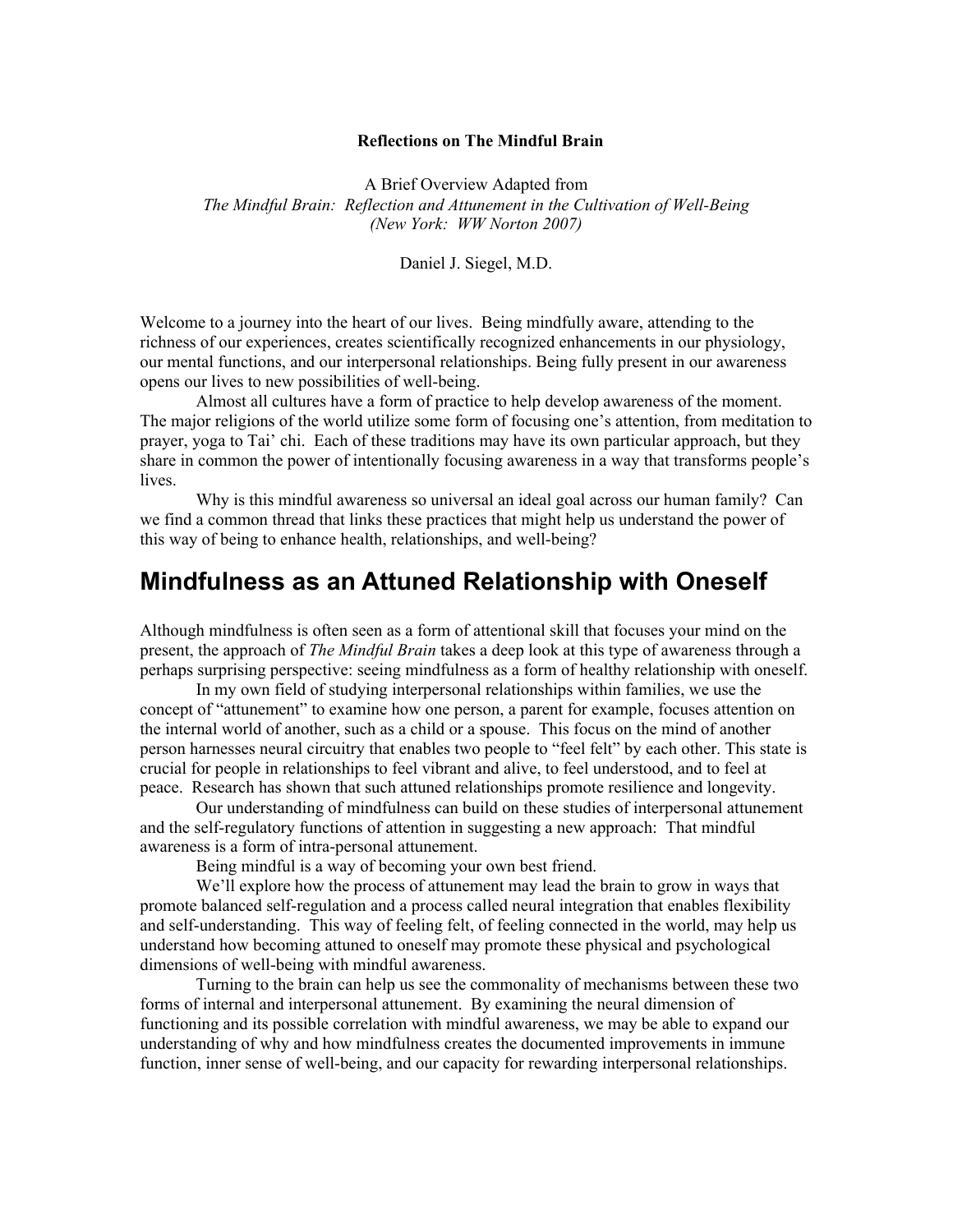### *The Need*

We are in desperate need for a new way of being – in our selves, in our schools, and in our society. Our modern culture has evolved in recent times to create a troubled world with individuals suffering from alienation, schools failing to inspire and to connect with children, a modern society without a moral compass helping clarify how we can move forward in our global community.

I have seen my own children grow in a world more and more distant from human interactions that our brains have evolved to require – yet are not a part of our inherent educational and social systems. The human connections that help shape our neural connections are sorely missing in modern life.

We are not only losing our opportunities to attune to each other, but the hectic lives many of us live leave little time for attuning to ourselves.

As a physician, psychiatrist, psychotherapist and educator, I've been saddened and dismayed to find so absent from our work as clinicians a firm grounding in the healthy mind itself. After asking over seventy four thousand mental health professionals face-to-face in lecture halls around the world if they'd ever had a course on the mind, or on mental health, *ninety-five percent* replied "no." What then have we been practicing? Isn't it time for us to become aware of the mind itself, not just to highlight symptoms of illness?

Cultivating an experiential understanding of the mind is a direct focus of mindful awareness: We come to not only know the mind, but to embrace our own inner world and the mind of others with kindness and compassion. The human potential for compassion and empathy is huge. Realizing that potential may be challenging in these troubled times, but perhaps it may be as direct as attuning to ourselves, one mind, one relationship, one moment at a time.

### *Interpersonal Neurobiology*

Understanding the deep nature of how our relationships help shape our lives and our brains has been a passion driving my professional life. Over the last fifteen years I have been involved in trying to create an interdisciplinary view of the mind and mental health (see Siegel, 1999, 2001, 2003, 2006). The perspective of "interpersonal neurobiology" embraces a wide array of ways of knowing, from the broad spectrum of scientific disciplines to the expressive arts and contemplative practice. Interpersonal neurobiology relies on a process of integrating knowledge from a variety of disciplines to find the common features that are shared by these independent fields of knowledge. Much like the old Indian fable of the blind men and the elephant, each discipline examines a necessarily focused area of the elephant, of reality, in order to know that dimension deeply and with detail. But to see the whole picture, to get a feeling for the whole elephant, it is vital that we try to bring different fields together. While each blind man may not agree with the perspective of the other, each has important contributions to creating a sense of the whole.

And so we will be using this integrative approach to bring together various ways of knowing to understand mindfulness in perhaps a broader way than any single perspective might permit. At the foundation we will be trying to combine first person knowing with scientific points of view. Beyond this important subjective/objective marriage, we'll be combining insights from the field of neuroscience with those of the fields of attachment research to consider how the fundamental process of attunement might be at work in the brain in states of interpersonal communication and the proposed form of intra-personal attunement of mindfulness.

Turning to the brain and attachment studies is not meant to favor these two fields over any other. This will be a starting point in our journey. As you'll see, a variety of fields will come into play as we examine the research on memory, narrative, wisdom, emotion, perception, attention, and learning along with explorations that go deeply into internal subjective experience.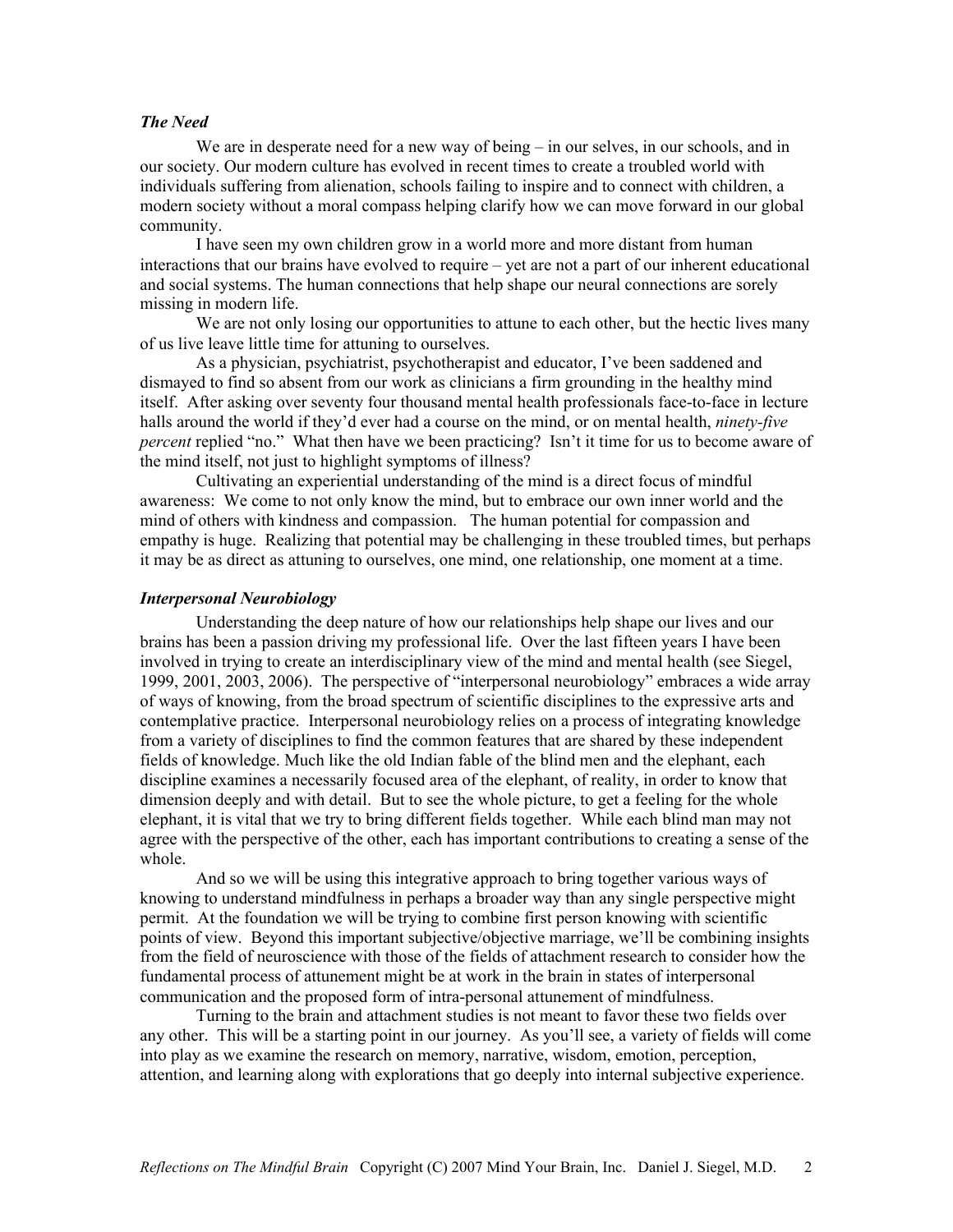### *An Invitation*

Mindful awareness requires that we dive deeply into the inner nature of the mind, to sense our experiences with a sometimes new set of lenses. Studying mindfulness as a useful and fascinating human process enTails that we blend personal immersion and scientific thought.

I love science and am thrilled to learn from empirical explorations into the deep nature of ourselves and our world. But I am also a clinician, steeped in the world of subjective experience. Our internal world is real, though it may not be quantifiable in ways that science often requires for careful analysis. In the end, our subjective lives are not reducible to our neural functioning. This internal world, this subjective stuff of the mind, is at the heart of what enables us to sense each other's pain, to embrace each other at times of distress, to revel in each other's joy, to create meaning in the stories of our lives, to find connection in each other's eyes.

My own personal and professional interest in mindfulness emerged recently in an unexpected way. After writing a text exploring how the brain and relationships interact to shape our development, I was invited to offer lectures at my daughter's preschool about parenting and the brain. After creating some workshops for parents, the preschool director, Mary Hartzell, and I wrote a book in which we placed "mindfulness" as our first grounding principle. As educators we knew that being aware, being mindful, was the essential state of mind of a parent (or teacher or clinician) to promote well-being in children.

After our book was published, numerous people asked how we came to teach parents to meditate. This was a great question since neither Mary nor I are trained to meditate nor did we think that we were "teaching meditation" to parents. Mindfulness, in our view, was just the idea of being aware, of being conscientious, with kindness and care. We didn't actually teach parents to meditate, but rather taught them how to be reflective and aware of their children, and themselves, with curiosity, openness, acceptance, and love.

I am continually learning from my patients and from my students, whether they are parents or pupils in high school, therapists or scientists. These questions about mindfulness and parenting inspired me to delve into the existing research in the growing field of mindfulnessbased clinical interventions. What struck me in learning about this burgeoning work was that the outcome measures for its clinical applications appeared to overlap with the outcome measures of my own field of research in attachment: the study of the relationship between parents and children.

This overlap of the ways in which well-being and resilience were promoted by secure attachment and by mindful awareness practice was fascinating. This similarity also dovetailed with the functions of a certain integrative region of the brain, the middle aspects of the prefrontal cortex just behind the forehead. I became intrigued by this convergence and was eager to learn more about the fascinating field of mindfulness.

With this exciting view of integrating ideas among the worlds of relationships, brain, and mind, I dove into direct experience into the depths of the mind. I invite you to come along with me as we explore the nature of mindful awareness that unfolded, moment by moment, in this mind-opening journey of discovery.

## **A Mindful Awareness**

Being aware of the fullness of our experience awakens us to the inner world of our mind and immerses us completely in our lives. This is an exploration into how the way we pay attention in the present moment can directly improve the functioning of our body and brain, our subjective mental life with its feelings and thoughts, and our interpersonal relationships with each other.

The essential proposal is that this ancient and useful form of awareness harnesses the social circuitry of the brain to enable us to develop an attuned relationship within our own mind. To explore this idea, we can turn to the research on our social lives, examining the particular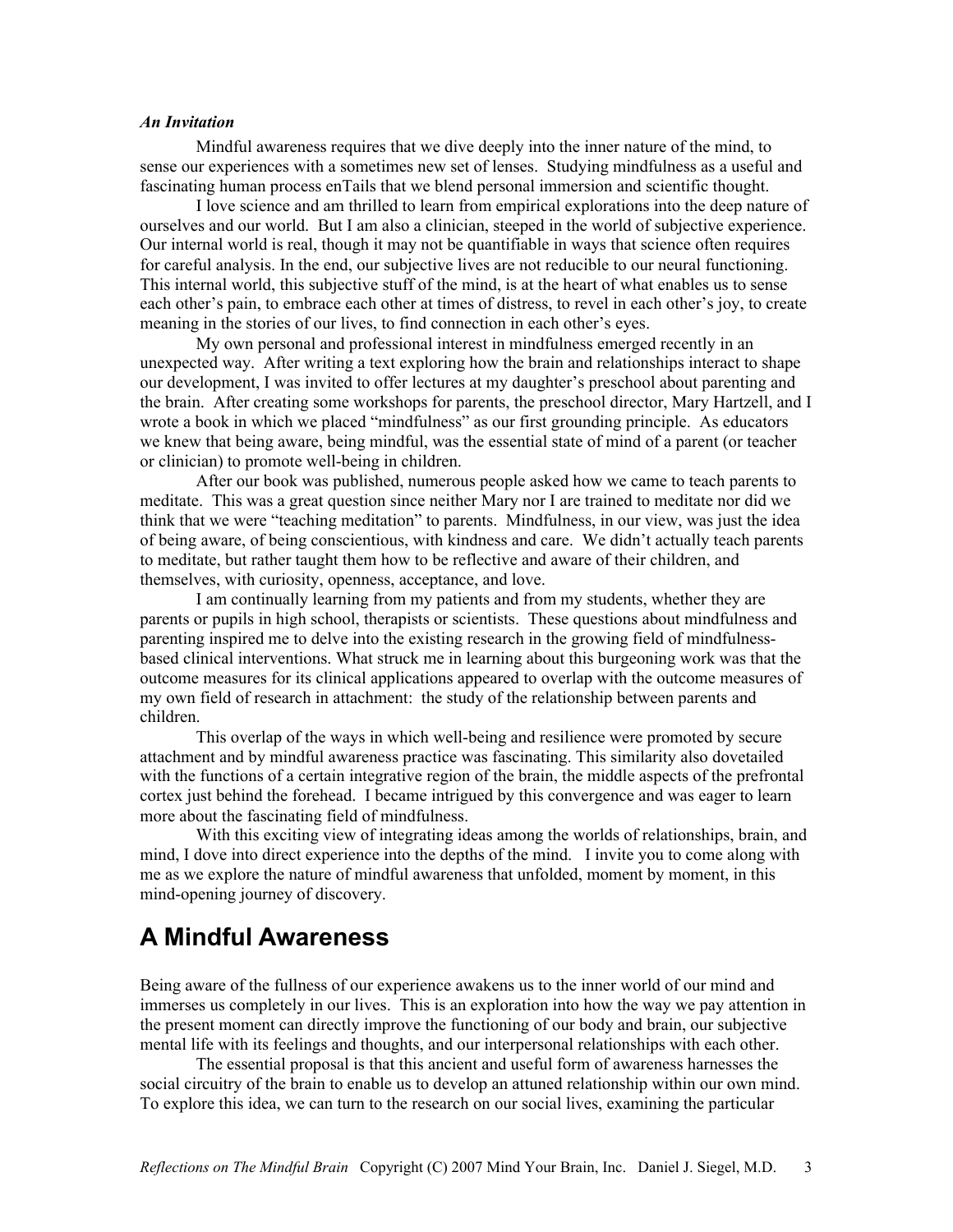regions of the brain, including the mirror neuron system, that enable attunement and permit us to resonate with our own intentional states.

The term "mindful brain" is used in this approach to embrace the notion that our awareness, our mindful "paying attention or taking care," is intimately related to the dance between our mind and our brain. Being "mindful" has a range of definitions, from the common everyday notion of "bearing in mind or inclined to be aware" to the specific educational, clinical, and scientific definitions of the term we'll explore in the pages ahead. It is with this broad general common-usage definition that I invite you to become aware of both the exciting new science emerging about the more specific forms mindfulness and your own subjective experience of the moment at the heart of your life.

### *Finding the Mind in Our Everyday Lives*

Over the last twenty years there has been a growing attention to "mindfulness" in the western world. This focus of attention has been on a number of dimensions of daily life, from our personal lives to the experience of children in schools and patients in therapy. The busy lives people lead in the technologically-driven culture that consumes our attention often produces a multi-tasking frenzy of activity that leaves people constantly doing, with no space to breathe and just "be." The adaptations to such a way of life often leaves youth accustomed to high levels of stimulus-bound attention, flitting from thing to thing, with little time for self-reflection or interpersonal connection of the direct, face-to-face sort that the brain needs for proper development.

Little in our hectic lives provides for attuning with each other.

In our personal lives, many of us have found this societal whirlwind deeply dissatisfying. We can adjust, responding to the drive to do, but often we cannot thrive in such a frenetic world. On this personal level people in modern cultures are often eager to learn about a new way of being that can help them flourish.

Mindfulness in its most general conception offers a new way of being aware that can serve as a gateway toward a more vital mode of being in the world: We become attuned to our selves.

Mindfulness has been described for thousands of years. It is found in cultures in modern and ancient times, in the West and in the East.

The mind is filled with beliefs, attitudes, and memories that create the influences that can keep us from being mindful in this general way. Wars can be initiated and mass destruction and genocide planned and executed by humans filled with top-down forces that keep them from considering the whole of their actions on others. With such mindless behaviors, people are able to destructively enact their impulses and ideas without consideration of the larger good.

Even in day-to-day life, small moments can be lived on automatic pilot and the opportunity to relish in the amazing gift of life is lost. The general notion of mindfulness is a part of our cultural vernacular, even if too rarely practiced in its generic meaning. Waking up in our lives involves seeing the larger picture of our societal paths as well as addressing the small moments of our precious lives.

#### *Defining the Mind*

Before we explore the various ways of thinking about mindfulness and focusing the mind in the moment, we might want to ask the basic question: what is the mind?

I have found a useful definition of the mind, supported by a range of scientists from various disciplines, to be "a process that regulates the flow of energy and information."

Our human mind is both embodied and relational. Embodied means that the mind involves a flow of energy and information that occurs within the body, including the distributed nervous system we'll refer to by using the simple term, "brain." Relational signifies that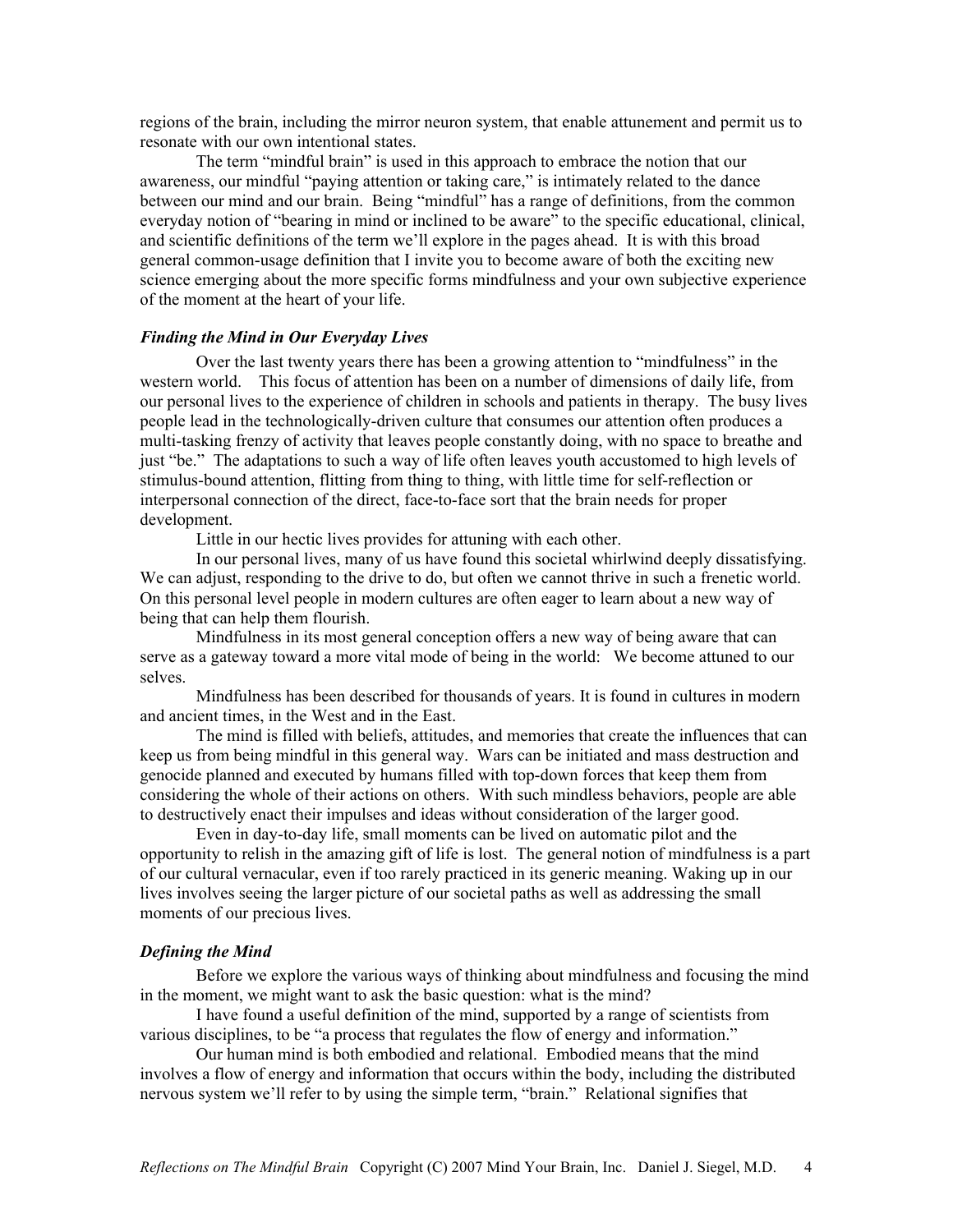dimension of the mind involving the flow of energy and information that occurs between people. Right now this flow from me as I type these words to you as you read them is shaping our minds – yours, and mine. Even as I am imagining who you might be and what your response is, I am changing the flow of energy and information in my brain and body as a whole. As you absorb these words your mind is embodying this flow of energy and information as well.

## *Being Mindful*

Mindfulness in its most general sense is about waking up from a life-on-automatic. With mindful awareness the flow of energy and information that is our mind enters our conscious attention and we can both appreciate its contents and also come to regulate its flow.

Mindful awareness, as we'll see, actually involves more than just simply being aware: It involves being aware of aspects of the mind itself. Instead of being on automatic and mindless, mindfulness helps us awaken and with this reflection on the mind we make choice and change possible.

How we focus attention helps directly shape the mind. When we develop a certain form of attention to our here-and-now experiences and to the nature of our mind itself, we create a special form of awareness called mindfulness.

### *Some Benefits*

Studies have shown that specific applications of mindful awareness improve the capacity to regulate emotion, to combat emotional dysfunction, to improve patterns of thinking, and to reduce negative mindsets. Mindfulness can even treat and prevent depression, changing the imbalance of circuits in the brain.

Research on some dimensions of mindful awareness practices reveals that the body's functioning is greatly enhanced: Healing, immune response, stress reactivity, and a general sense of physical well-being are improved with mindfulness (Davidson et al, 2003). Our relationships with others are also improved, as we see that the ability to perceive the non-verbal emotional signals from others is enhanced and our ability to sense the internal worlds of others is augmented (Ekman, 2006). In these ways we come to compassionately feel the feelings of others and to empathize, to understand another's points of view.

We can see the power of mindful awareness to achieve these many and diverse beneficial changes in our lives when we consider that this form of awareness may directly shape the activity and growth of parts of the brain responsible for our relationships, our emotional life, and our physiological response to stress.

#### *Mindful Awareness*

Direct experiencing in the present moment has been described as a fundamental part of Buddhist, Christian, Hindu, Islamic, Jewish, and Taoist teaching for centuries (Goleman, 1988, Armstrong, 1993). In these religious traditions, from mystical Christianity with centering prayer (Keating, 2005; Fitzpatrick-Hopler, 2006) to Buddhist mindfulness meditation (Kornfield, 1993, in press; Thich Nhat Hahn, 1991, Wallace, 2006), one sees the use of the idea of being aware of the present moment in a different light from the cognitive aspect of mindfulness.

Many forms of prayer in different traditions require that the individual pause and participate in an intentional process of connecting with a state of mind or entity outside the dayto-day way of being. Prayer and religious affiliation in general have been demonstrated to be associated with increased longevity and well-being (Pargament, 1997). The common overlap of group belonging and prayer makes it hard to tease apart the internal from the interpersonal process, but in fact we may find that this is just the point: pausing to become mindful may indeed involve an internal sense of belonging.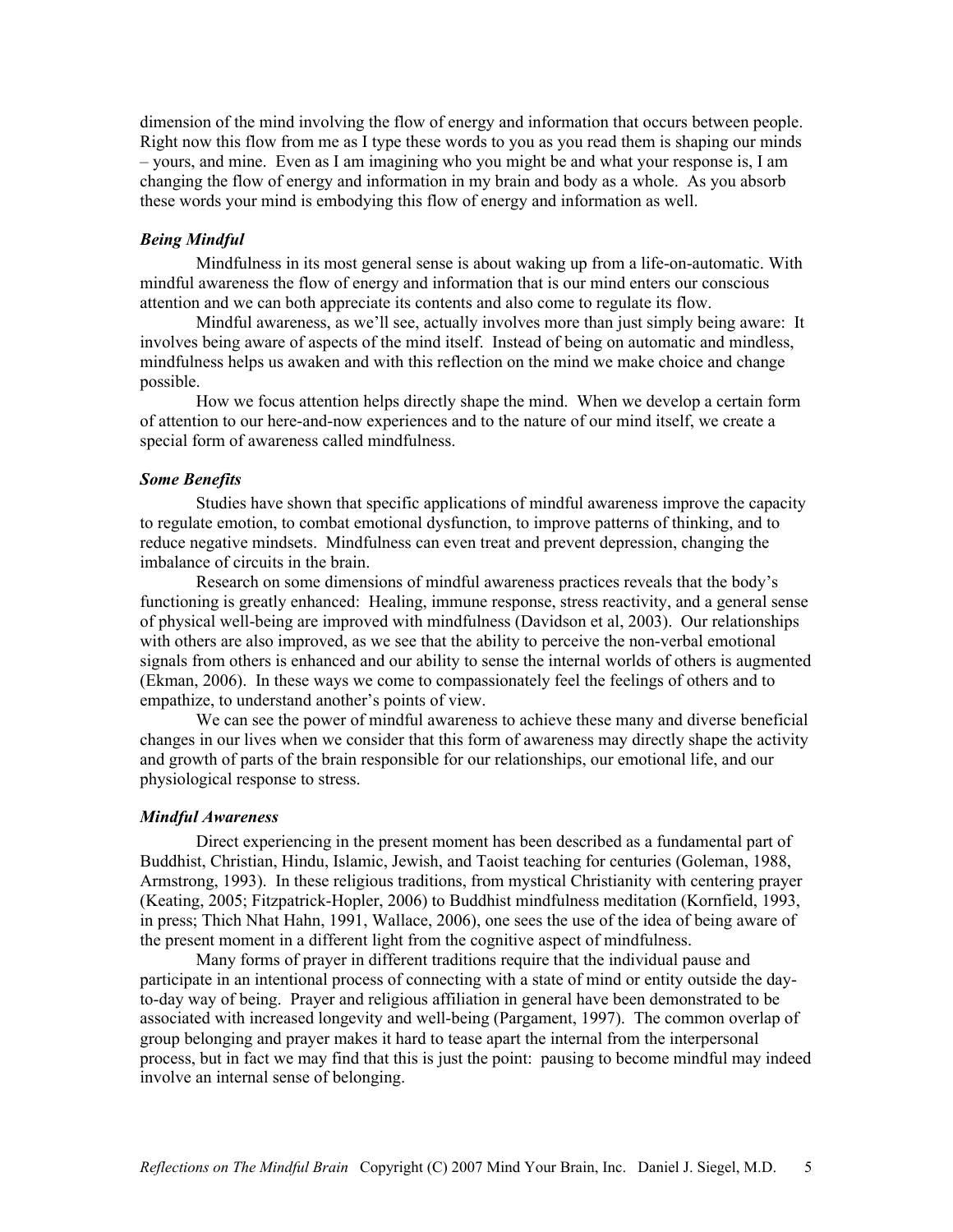In recent research, the clinical application of the practice of mindfulness meditation derived from the Buddhist tradition has served as a focus of intensive study on the possible neural correlates of mindful awareness. Here we see the use of the term "mindfulness" in a way that numerous investigators have been trying to clearly define. (Bishop et al, 2004; Baer et al, 2006). These studies across a range of clinical situations, from medically ill with chronic pain to psychiatric populations with disturbances of mood or anxiety, have shown the effective application of secular mindfulness meditation skills taught outside of any particular religious practice or group membership. These studies have demonstrated positive effects on mind, body, and relationships.

In many ways, scholars see the nearly 2,500-year-old practice of Buddhism as a form of study of the nature of mind (Lutz, Dunne, and Davidson, 2006) rather than a theistic tradition. It is possible to practice Buddhist-derived meditation, and ascribe to aspects of the psychological view of the mind from this perspective, for example, and maintain one's beliefs and membership in other religious traditions. In contemplative mindful practice one focuses the mind in specific ways to develop a more rigorous form of present-moment awareness that can directly alleviate suffering in one's life.

Jon Kabat-Zinn has devoted his professional life to bringing mindfulness into the mainstream of modern medicine. In Kabat-Zinn's view, "An operational working definition of mindfulness is: the awareness that emerges through paying attention on purpose, in the present moment, and nonjudgmentally to the unfolding of experience moment by moment." (Kabat-Zinn, 2003, pages 145,146). This "nonjudgmental" view in many ways can be interpreted to mean something like "not grasping on to judgments," as the mind seems to continually come up with reactions that assess and react. Being able to note those judgments and disengage from them may be what non-judgmental feels like in practice. "On purpose" implies that this state is created with intention to focus on the present moment. As the Inner Kids program for young children to learn basic mindfulness skills states, mindfulness is "Being aware of what's happening as it's happening." (Kaiser-Greenland, 2006)

Kabat-Zinn goes on to note that the Buddhist origins of this view of mindfulness and the natural laws of the mind reveal "a coherent phenomenological description of the nature of the mind, emotion, and suffering and its potential release, based on highly refined practices aimed at systematically training and cultivating various aspects of mind and heart via the faculty of mindful attention (the words for mind and heart are the same in Asian languages; thus 'mindfulness' includes an affectionate, compassionate quality within the attending, a sense of openhearted, friendly presence and interest). And mindfulness, it should also be noted, being about attention, is also of necessity universal. There is nothing particularly Buddhist about it. We are all mindful to one degree or another, moment by moment. It is an inherent human capacity. The contribution of the Buddhist tradition has been in part to emphasize simple and effective ways to cultivate and refine this capacity and bring it to all aspects of life."

Modern applications of the general concept of mindfulness have built on both traditional skills of meditation and have also developed unique nonmeditative approaches to this human process of being mindful. A useful fundamental view is that mindfulness can be seen to consist of the important dimensions of the self-regulation of attention and a certain orientation to experience as Bishop and colleagues (2004) have proposed: (1) "the self-regulation of attention so that it is maintained on immediate experience, thereby allowing for increased recognition of mental events in the present moment" and (2) "a particular orientation toward one's experiences in the present moment, an orientation that is characterized by curiosity, openness, and acceptance." In the Dialectical Behavior Therapy approach, mindfulness has been described as "the intentional process of observing, describing, and participating in reality, nonjudgmentally, in the moment, and with effectiveness" (Dimidjian & Linehan, 2003a, 2003b). These and other authors acknowledge that mindfulness may also result in common outcomes, such as patience, nonreactivity, self-compassion, and wisdom. In Acceptance and Commitment Therapy,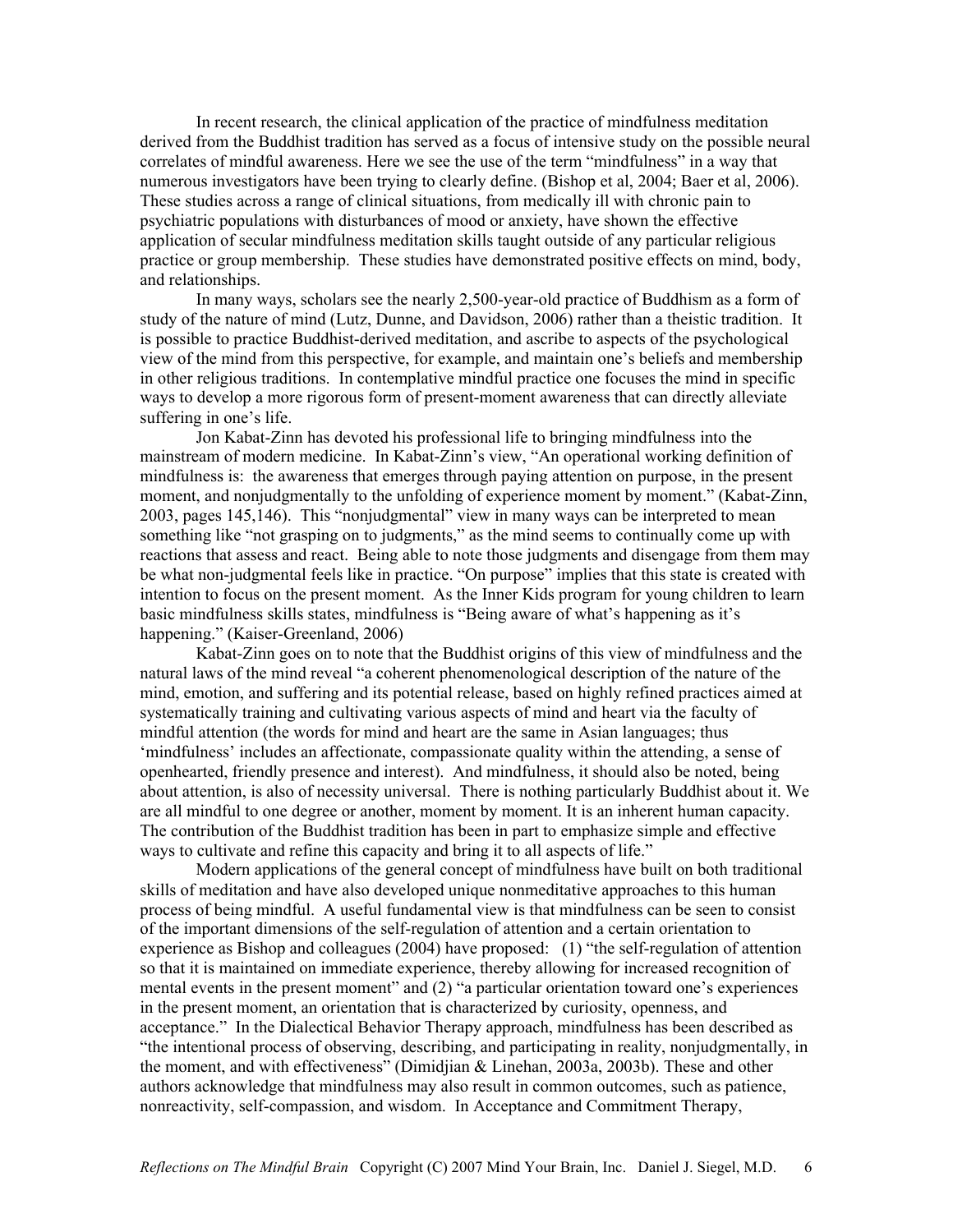mindfulness "can be understood as a collection of related processes that function to undermine the dominance of verbal networks, especially involving temporal and evaluative relations. These processes include acceptance, defusion, contact with the present moment, and the transcendent sense of self. " (Fletcher and Hayes, 2006).

A recent synthetic study of numerous existing questionnaires regarding mindfulness (Baer et al 2006) reveals five factors that seemed to cluster from independently created surveys were: 1) Nonreactivity to Inner Experience (e.g., I perceive my feelings and emotions without having to react to them); 2) Observing/noticing/attending to sensations, perceptions, thoughts, feelings (e.g., I remain present with sensations and feelings even when they are unpleasant or painful); 3) Acting with awareness/(not on) automatic pilot/concentration/nondistraction (e.g., I (do not) break or spill things because of carelessness, not paying attention, or thinking of something else; 4) Describing/labeling with words (e.g., I can easily put my beliefs, opinions, and expectations into words); 5) Nonjudgmental of experience (e.g., I (do not) tell myself I shouldn't be thinking the way I'm thinking).

All of these, except for observing, were found to be the most statistically useful and reliable constructs in considering an operational definition of mindfulness. They seemed to reveal four relatively independent facets of mindfulness. Observing was found present more robustly in these subjects of college students whom meditated regularly. Observation was considered a learnable skill. Future research needs to clarify it as an independent facet. For now we will maintain observation in the five facets that Baer and colleagues delineated as we explore the nature of mindfulness and the brain.

At this point in the scientific endeavor to operationalize a clear definition for mindful awareness, the most parsimonious approach will be to build on the cumulative wisdom of the breadth of practitioners and researchers in the field. This will be our framework for exploring the ways in which this form of mindful awareness may involve the social neural circuitry of the brain as mindfulness promotes a form of internal attunement.

## **Awareness of the Mind Itself**

Ultimately the practices that develop mindful ways of being enable the individual to perceive the deeper nature of how the mind functions. Though there are many ways to cultivate mindful awareness, each of them develops an awareness of the faculties of the mind, such as how we think, feel, and attend to stimuli. Mindfulness meditation, as one example, is thought to be especially important for the training of attention and the letting go of a strict identification with the activities of the mind as being the full identity of the individual.

Mindful awareness practices, or "MAPs" as we call them at the Mindful Awareness Research Center at UCLA (MARC.UCLA.edu), can be found in a wide variety of human activities. Historically, various practices have been developed for literally thousands of years in the forms of mindfulness meditation, yoga, Tai' chi chuan, and Qigong. In each of these activities, the practitioner is focusing the mind in a very specific way on moment-to-moment experience.

In almost all contemplative practices, for example, there is an initial use of the breath as a focal point in which to center the mind's attention. Because of this commonality of the breath across cultural practices, we'll be discussing the possible significance of breath-awareness for the overall processes of the mindful brain. Mindful awareness is a human capacity not limited to one religious or contemplative practice, but practiced by and available to the full spectrum of our human family.

Mindfulness enables us to not only refine our awareness of the present moment, it opens an important window of the mind to come to know itself.

Mindful awareness involves awareness of awareness.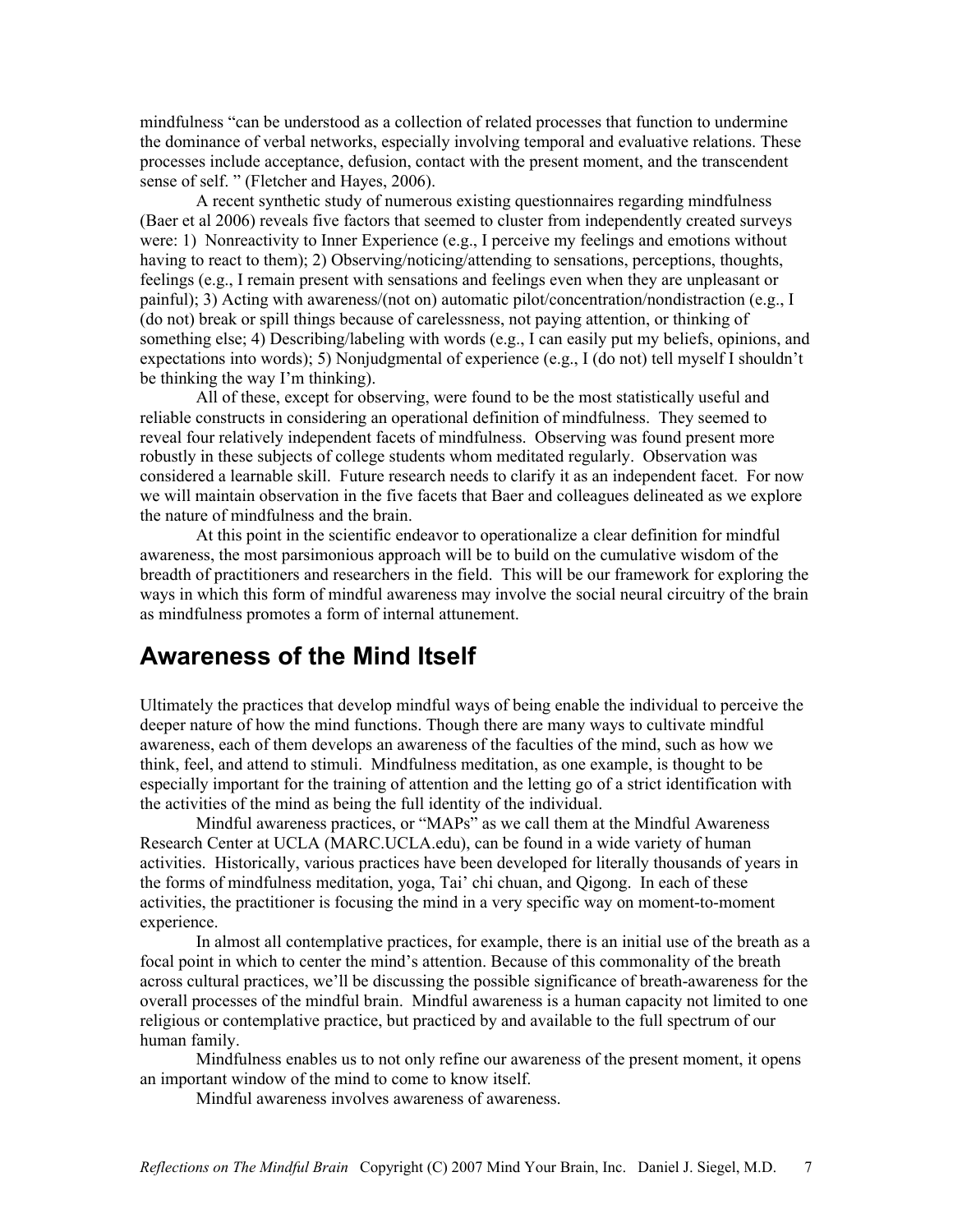This reflection on the nature of one's own mental process is a form of "metacognition" in which "meta" signifies something reflected onto itself: thinking about thinking in the broadest sense. When we have "meta-awareness" this indicates "awareness of awareness." Whether we are engaging in yoga or centering prayer, sitting and sensing our breathing in the morning or doing Tai chi at night, each MAP develops this capacity to be aware of awareness.

Awareness of awareness is one aspect of what we can consider a form of reflection. In this way, mindful awareness involves reflection on the inner nature of life, on the events of the mind that are emerging, moment by moment.

### *Life on Automatic Pilot: Mindlessness and Mindfulness*

The difference between jogging "mindlessly" versus jogging "mindfully" is that in the latter we are aware, each moment, of what we are doing as we are doing it. If we jog and daydream about what we'll be doing that night, or what happened yesterday, then we are not engaged in mindful jogging. There is nothing "wrong" with daydreaming and letting the mind wander: In fact, as we'll see, mindful practice can actually intentionally focus awareness on *whatever* arises, as it arises. If you intended to enable your mind to daydream and were aware of your awareness of your imagination then that would be a mindful reverie, though perhaps not a mindful jog as you were unaware of your feet and the path in front of you.

Notice here that we can often perform behaviors, such as jogging down a trail, and be lost in thinking about something other than the physical activity we are doing. We have neural circuits that carry out this "automatic behavior" all the time, enabling us to do several things at once, like jog and daydream simultaneously. Yet fortunately we don't usually trip and fall or crash the car on the highway.

For some people, this "living on automatic" is a routine way of life. If our attention is on something other than what we are doing for most of our lives we can come to feel empty and numb. As automatic thinking dominates our subjective sense of the world, life becomes repetitive and dull. Instead of experience having an emergent feeling of fresh discovery, as a child sensing the world for the first time, we come to feel dead inside, "dead before we die."

The question often asked is, can we learn to wake up and live fully?

Living on automatic also places us at risk of mindlessly reacting to situations without reflecting on various options of response. The result can often be knee-jerk reactions that in turn create similar mindless reflexes in others. A cascade of reinforcing mindlessness can create a world of thoughtless interactions, cruelty, and destruction.

Being mindful opens the doors not only to being aware of the moment in a fuller way, but by bringing the individual closer to a deep sense of their own inner world, it offers the opportunity to enhance compassion and empathy. The misunderstood vision of mindfulness as being "self-indulgent" is actually disproven by careful research that demonstrates that mindful awareness skills actually enhance the capacity for caring relationships with others.

Mindfulness heightens the capacity to become filled by the senses of the moment and attuned to our own state of being. As we also become aware of our awareness, we can sharpen our focus on the present, enabling us to feel our feet as we travel the path of our lives. We engage with ourselves and with others with more authentic connection, with more reflection and consideration. Life becomes more enriched as we are aware of the extraordinary experience of being, of being alive, of living in this moment.

### *COAL and Kind Awareness*

In addition to this reflective awareness of awareness in the present moment, mindfulness has the qualities that I describe with my patients with the acronym "COAL": we approach our here-and-now experience with curiosity, openness, acceptance, and love.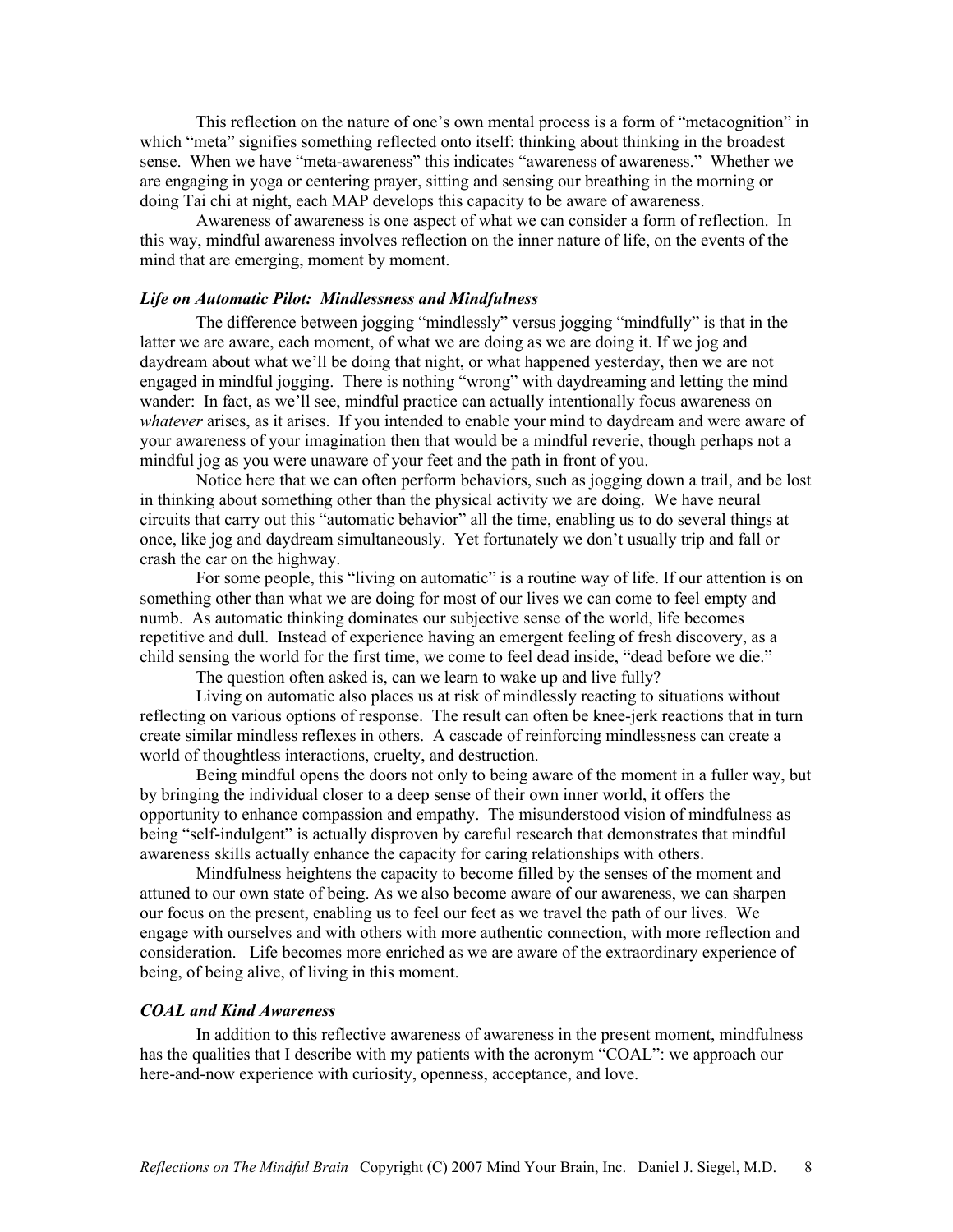Imagine this situation. Let's say you've stubbed your toe badly and feel the intensity of the pain. Okay, you may say, I am "mindful" of that pain. Now if you say inside your head "What an idiot I was for stubbing my toe!" you can be sure that the suffering you'll experience will be greater than the pain you have emanating from your toe. You are aware of the pain, but are not filled with the COAL mind-et. In this case your brain actually creates more suffering by amplifying the intensity of the pain and belittling you for having the accident. This is all the difference between intensifying the distress versus coming to feel the pain without suffering.

Diane Ackerman told the story at our Mind and Moment gathering of poets, practitioners, and psychotherapists about a time when she had an accident in Japan and nearly died. She had been traversing down a cliff to study some rare birds on a small island and fell, breaking several ribs and being barely able to breathe. Her description of the event (Ackerman et al, 2006) reveals how she approached the moment-to-moment encounter with curiosity, openness, acceptance, and love. This mind-set enabled her to learn from the event, to gather the internal strength she needed to hold on, literally, and to not only survive in spite of the accident, but to thrive because of it.

This distinction between awareness with COAL and just paying attention with preconceived ideas that imprison the mind ("I shouldn't have hit my foot: I'm so clumsy" "Why did I fall off this cliff? What is wrong with me!") is the difference that makes all the difference.

This is the difference between being aware and being mindfully aware.

Cultivating mindful awareness requires that we become aware of awareness *and* that we be able to notice when those "top-down" preconceptions of shoulds and oughts are choking us from living mindfully, from being kind to ourselves. Top-down refers to the way that our memories, beliefs, and emotions shape our "bottom-up" direct sensation of experience. Kindness to ourselves is what gives us the strength and resolve to break out of that top-down prison and approach life's events, planned or unplanned, with curiosity, openness, acceptance and love.

But can we actually cultivate such love for ourselves? Research into mindful awareness suggests that we can. Our approach to mindfulness as a form of relationship with oneself may hold a clue as to how this is accomplished. With mindfulness seen as a form of intrapersonal attunement, it may be possible to reveal the mechanisms by which we become our own best friend through mindful practice. Would you treat your best friend with kindness or hostility? Attunement is at the heart of caring relationships of all sorts: between parent and child, teacher and student, therapist and patient/client, lovers, friends, and close professional colleagues.

With mindful awareness, we can propose, the mind enters a state of being in which one's here-and-now experiences are sensed directly, accepted for what they are, and acknowledged with kindness and respect. This is the kind of interpersonal attunement that promotes love. And this is, I believe, the intrapersonal attunement that helps us see how mindful awareness can promote love for oneself.

Interpersonal relationships have been shown to promote emotional longevity, helping us achieve states of well-being and medical health (Anderson and Anderson, 2003). I am proposing here that mindful awareness is a form of self-relationship, an internal form of attunement, that creates similar states of health. This may be the as yet unidentified mechanism by which mindfulness promotes well-being.

#### *Medical Applications*

Sensing the profound importance of this power of mindfulness, Jon Kabat-Zinn began a project nearly thirty years ago to apply these ancient ideas in a modern medical setting. What began as an inspiration during a silent retreat led to Kabat-Zinn's approaching the medical faculty at the University of Massachusetts Medical Center where he taught. Could he take on the patients whose situations could no longer be helped by conventional medical interventions? Could he add anything at all to the recovery of those patients who were treated conventionally? Glad to have a place where these individuals might find some relief, the medical faculty agreed and the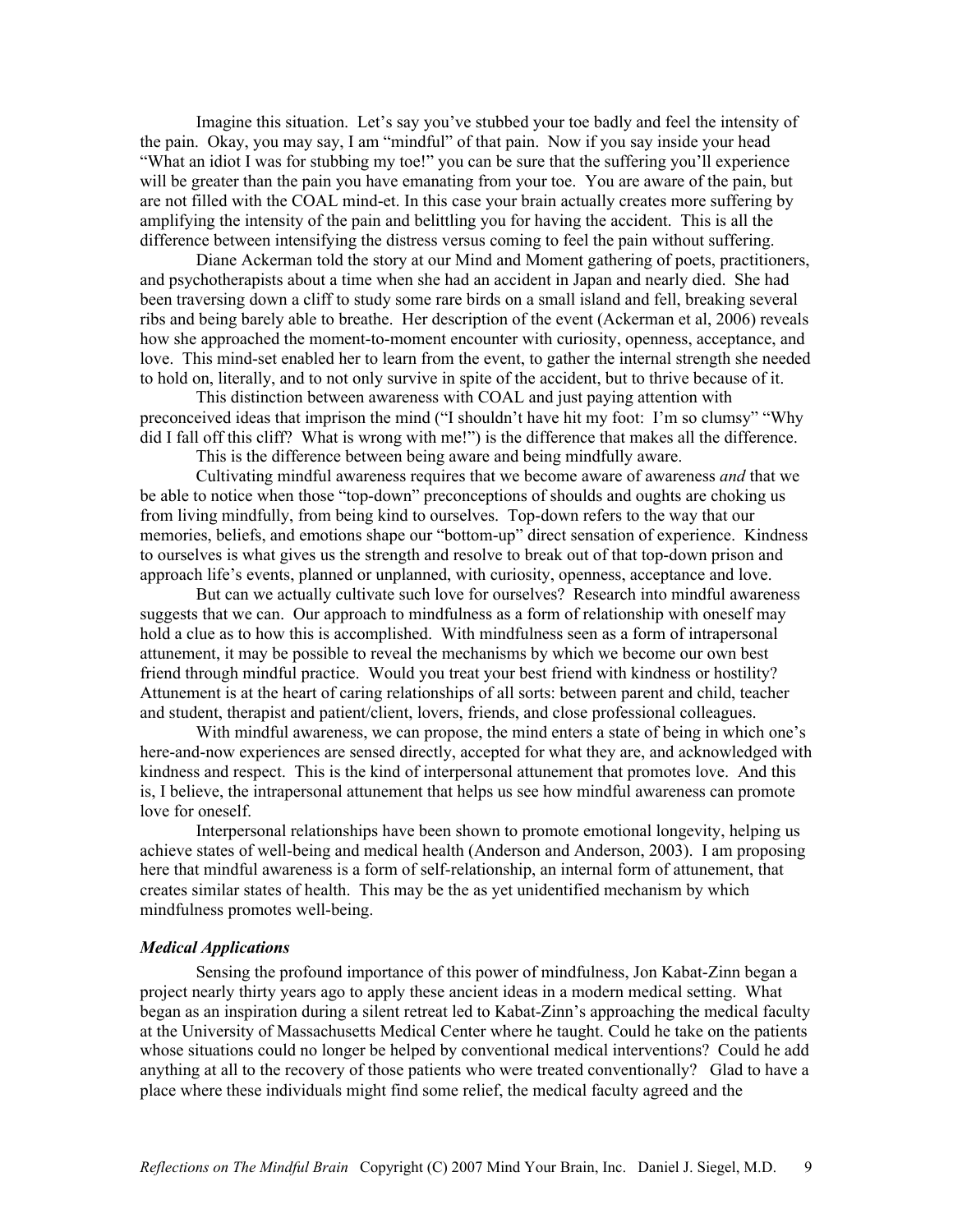beginnings of the Mindfulness-Based Stress Reduction (MBSR) clinic were initiated (Kabat-Zinn, 1990, 1995).

The MBSR program brought the ancient practice of mindfulness to individuals with a wide range of chronic medical conditions from chronic back pain to psoriasis. Kabat-Zinn and colleagues, including his collaborator Richard Davidson at the University of Wisconsin in Madison, were ultimately able to demonstrate that MBSR training could help reduce subjective states of suffering and improve immune function, accelerate rates of healing, and nurture interpersonal relationships and an overall sense of well-being (Davidson et al, 2003).

MBSR has now been adopted by hundreds of programs around the world. Research (Grossman et al, 2004) has demonstrated that physiological, psychological, and interpersonal improvements occur in a variety of patient populations. With these consistent findings being so robust, and a rising interest in mindful awareness practices, it wasn't surprising that my own field of mental health would take note and integrate the essence of mindfulness as a basis for approaching individuals with psychiatric disorders.

#### *Discernment and Mental Health Implications*

Mindfulness has influenced a wide range of approaches to psychotherapy with new research revealing significant improvements in various disorders with reduction in symptoms and prevention of relapse (Hayes, Strosahl, &Wilson, 1999; Linehan, 1993; Parks, Anderson, & Marlatt, 2001 Marlatt & Gordon, 1985). Studies on depression (Mayberg, 2005) reveal that mindfulness techniques can alleviate symptoms of depression and lead to improvements in brain functioning that balance previously abnormal neural functioning. Mindfulness can also prevent relapse in cases of chronic depression in Segal, Williams, and Teasdale mindfulness-based cognitive therapy. (Segal, Williams, &Teasdale, 2002; Segal, Williams, Teasdale and Kabat-Zinn, 2007). Similarly, mindfulness has been used as an essential part of the treatment of borderline personality disorder in Marsha Linehan's creative and effective Dialectical Behavior Therapy (DBT) (Linehan, 1993). Relapse prevention in individuals with substance abuse is also a part of the skills taught by Marlatt and colleagues (2001). The principles of mindfulness are also inherent in the application of contemporary behavior analysis in Steven Hayes' Acceptance and Commitment Therapy (ACT) (Hayes, 2004). One of the first studies to demonstrate that psychotherapy can alter the function of the brain utilized mindfulness principles in the treatment of individuals with obsessive-compulsive disorder (Baxter et al, 1992). In the past five years, several books (Hayes et al, 2004; Segal, Williams, & Teasdale, 2002; Germer et al, 2005) have been published that review the use of mindfulness and acceptance in the psychotherapy of a wide range of conditions from which people suffer, from eating disorders to anxiety, posttraumatic stress, and obsessive-compulsive disorders.

The general idea of the clinical benefit of mindfulness is that the acceptance of one's situation can alleviate the internal battle that may emerge when expectations of how "life should be" do not match how "life is." Being mindful entails sensing what is—even sensing your judgments—and noticing that these sensations, these images, feelings, and thoughts, come and go. If you have a COAL stance, the rest takes care of itself.

There is no particular goal, no effort to "get rid" of something, just the intention to be and specifically, to experience being in the moment as one lets go of grasping on to judgments and goals.

Emerging from this reflective COAL mindful way of being is a fundamental process called "discernment" in which it becomes possible to be aware that your mind's activities are not the totality of who you are.

Discernment is a form of disidentification from the activity of your own mind: as you *SIFT* through your mind (being aware of sensations, images, feelings, and thoughts) you come to see these activities of the mind as just waves on the surface of the mental sea. From this deeper place within your mind, this internal space of mindful awareness, you can just notice the brain-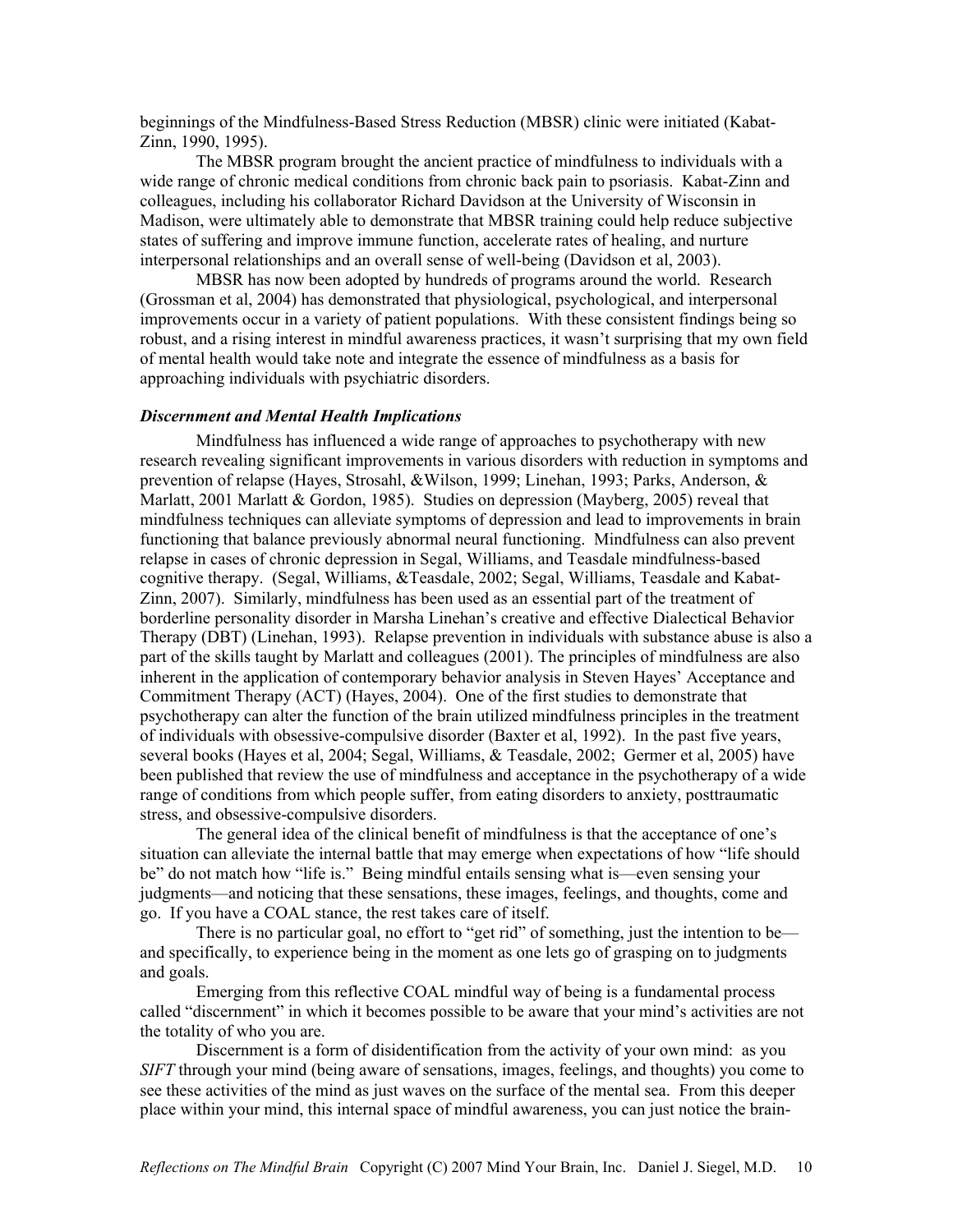waves at the surface as they come and go. This capacity to disentangle oneself from the chatter of the mind, to discern that these are "just activities of the mind," is liberating—and for many, revolutionary. At its essence, this discernment is how mindfulness may help alleviate suffering.

Discernment also gives us the wisdom to interact with each other with more thoughtfulness and compassion. As we develop kindness toward ourselves, we can be kind to others. By getting beneath our automatic mental habits, we are freed to engage with each other with a deeper sense of connection and empathy.

The clinical mental health implications of mindfulness have been explored in great detail in a number of texts and special journal editions that offer an excellent set of chapters and articles discussing various research and practical applications for aspects of mindfulness in psychotherapy. So this is not the goal here. Instead we'll be exploring the possible underlying neural mechanisms of mindful awareness that enable it to promote such a profoundly important sense of relief from suffering in our daily lives and in clinical practice. These mechanisms, as we've discussed, may be proposed to involve the social circuits of the brain that enable a sense of love and concern to develop for oneself. This intrapersonal attunement may help us understand the deeply transformative nature of mindfulness in our lives.

# **Why the Mindful Brain?**

Why turn to the brain to explore mindfulness? By exploring potential mechanisms in the brain that correlate with mindfulness, it becomes possible to see the connection between our common everyday view of mindfulness and the clinical use of reflective mindful awareness in medical and mental health practices. I propose that these sometimes-intermixed modern uses of the term "mindfulness," while quite distinct in practice, actually share common neural pathways. Illuminating these neural mechanisms associated with cognitive and reflective mindfulness might then assist us in expanding our scientific understanding further, opening the doors for asking specific testable questions. Such neural insights may also shed light on how to design and implement practical applications of mindfulness in ways we haven't yet imagined. By revealing the ways in which mindfulness harnesses our social neural circuitry, we may be able to extend our understanding of its impact on physiological and psychological well-being.

Another important dimension of looking toward the mindful brain is that by understanding the neural mechanisms beneath mindful awareness, we may be in a better position to identify its universal human qualities and make it more accessible and acceptable to a broader audience. We all share the brain in common. Can you imagine a world in which this healthpromoting, empathy-enhancing, executive-attention developing, self-compassion nurturing, affordable, and adaptable mental practice was made available in everyone's life?

We so need the wisdom of reflection in our individual and collective lives.

## *Mindfulness as a Relationship*

But how, you might ask, could the private process of mindful awareness be considered a social experience?

Long before we spent time cultivating our minds with reflection, we evolved as social creatures. A great deal of the process of our brains at rest, in what is called a default mode, appears to be neural circuitry correlated with understanding others (Gusnard and Raichle, 2001). It is the social circuits of the brain that we first used to understand the mind, the feelings and intentions and attitudes of others. When we view mindful awareness as a way of cultivating the mind's awareness of itself, it seems that it is likely harnessing aspects of the original neural mechanisms for being aware of other minds. As we become aware of our intentions and our attentional focus, we may be utilizing the very circuits of the brain that first created maps of the intention and attention of others.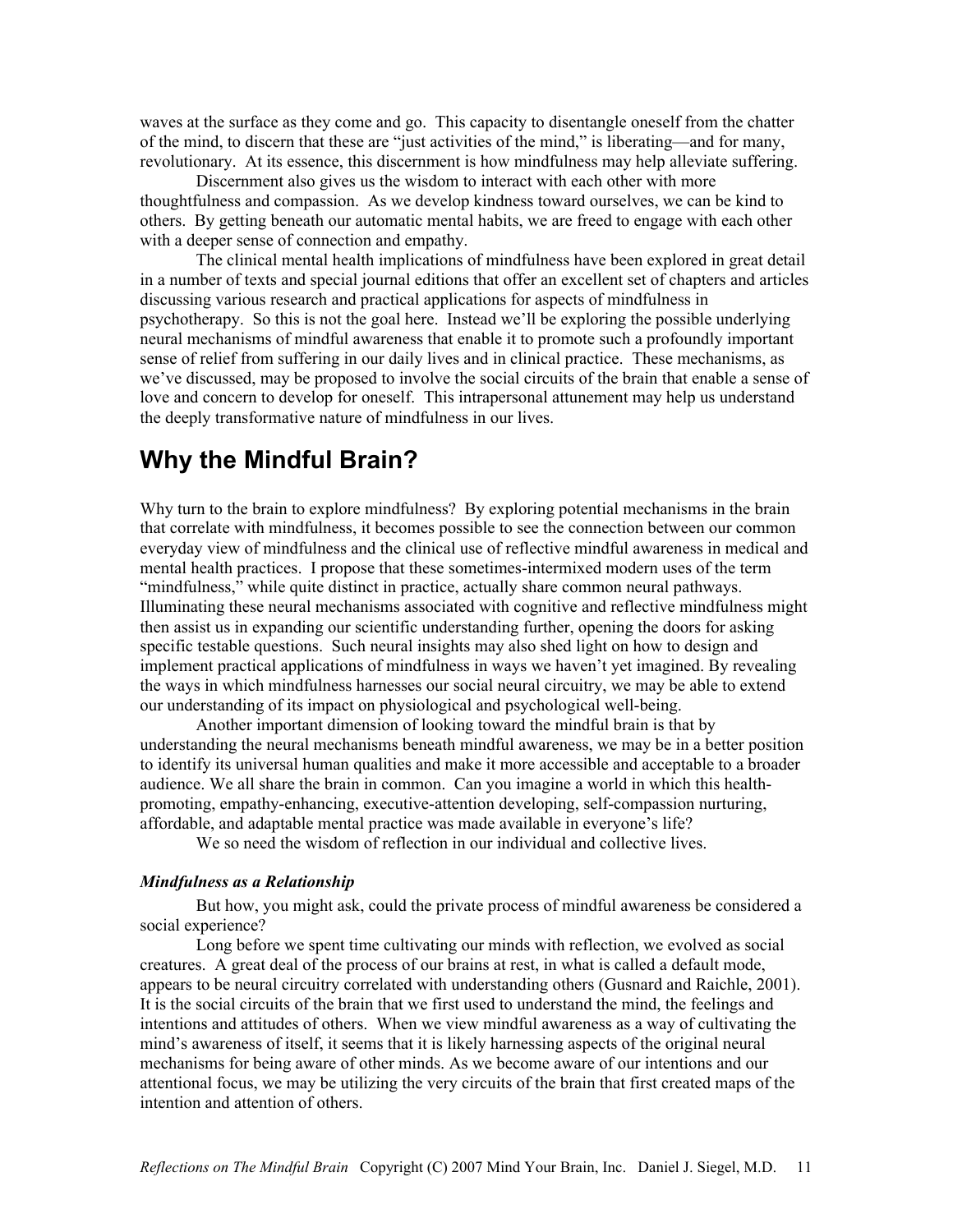When we build into this view the COAL way in which we approach our own minds in mindful awareness, it reminds me of my research days working in the field of attachment: COAL is exactly what parents who provide secure attachment to their children have as a stance toward their kids.

In this way, mindfulness can be seen as the development of a loving and attuned relationship – with your self!

We can propose that the interpersonal attunement of secure attachment between parent and child is paralleled by an intra-personal form of attunement in mindful awareness. Both forms of attunement promote the capacity for intimate relationships, resilience and well-being. As you'll see, both forms of attunement may have similar integrative influences on the brain itself.

## **Mindfulness and Integration**

Why would mindfulness and secure attachment have similar outcomes? This question drove me to dive deeply into the nature of mindfulness to understand what they could share as common mechanisms.

The outcome measures for studies of secure attachment, and the relationship between child and parent, have markedly overlapping findings with those for mindful awareness practices. I found, too, that many of the basic functions that emerged in these two seemingly different entities were associated with a certain region of the brain, the middle areas of the prefrontal cortex just behind the forehead. These functions include regulating your body, balancing your emotions, attuning to others, modulating fear, responding flexibly, and exhibiting insight and empathy. Two other functions of this prefrontal region—being in touch with intuition and morality—had not been studied in attachment work but did seem to be an outcome of mindful awareness practices. Recent unpublished findings (personal communication, Steele and Steele, 2008) reveal that morality in fact has been now associated with secure attachment in long-term longitudinal studies.

The proposal that my colleagues and I had made earlier (Schore, 2003a and b, 1994; Cozolino, 2002; Siegel, 1999, Siegel and Hartzell, 2003; Solomon and Siegel, 2003) was that the relationships of secure attachment between parent and child, and the effective therapeutic relationship between clinician and patient/client, each promoted the growth of the fibers in this prefrontal area.

Prefrontal function is integrative. What this means is that the long lengths of the prefrontal neurons reach out to distant and differentiated areas of the brain and body proper. This linkage of differentiated elements is the literal definition of a fundamental process called "integration." For many reasons discussed elsewhere (Siegel, 1999, 2001, 2006), integration can be seen as the underlying common mechanism beneath various pathways leading to well-being.

How does attunement promote integration?

When relationships between parent and child are "attuned," a child is able to "feel felt" by a caregiver and has a sense of stability in the present moment. During that here-and-now interaction, the child feels good, connected, and loved. The child's internal world is seen with clarity by the parent, and the parent comes to resonate with the child's state. This is attunement.

Over time, this attuned communication enables the child to develop the regulatory circuits in the brain including the integrative prefrontal fibers that give them a source of resilience as they grow. This resilience takes the forms of the capacity for self-regulation and engaging with others in empathic relationships. Here we see that interpersonal attunement – the fundamental characteristic of what is called a "secure attachment" leads to the empirically proven outcome measures we described above.

This list of nine prefrontal functions also seemed to overlap with what I was coming to learn about mindfulness practice. I presented this idea for the first time publicly to Jon Kabat-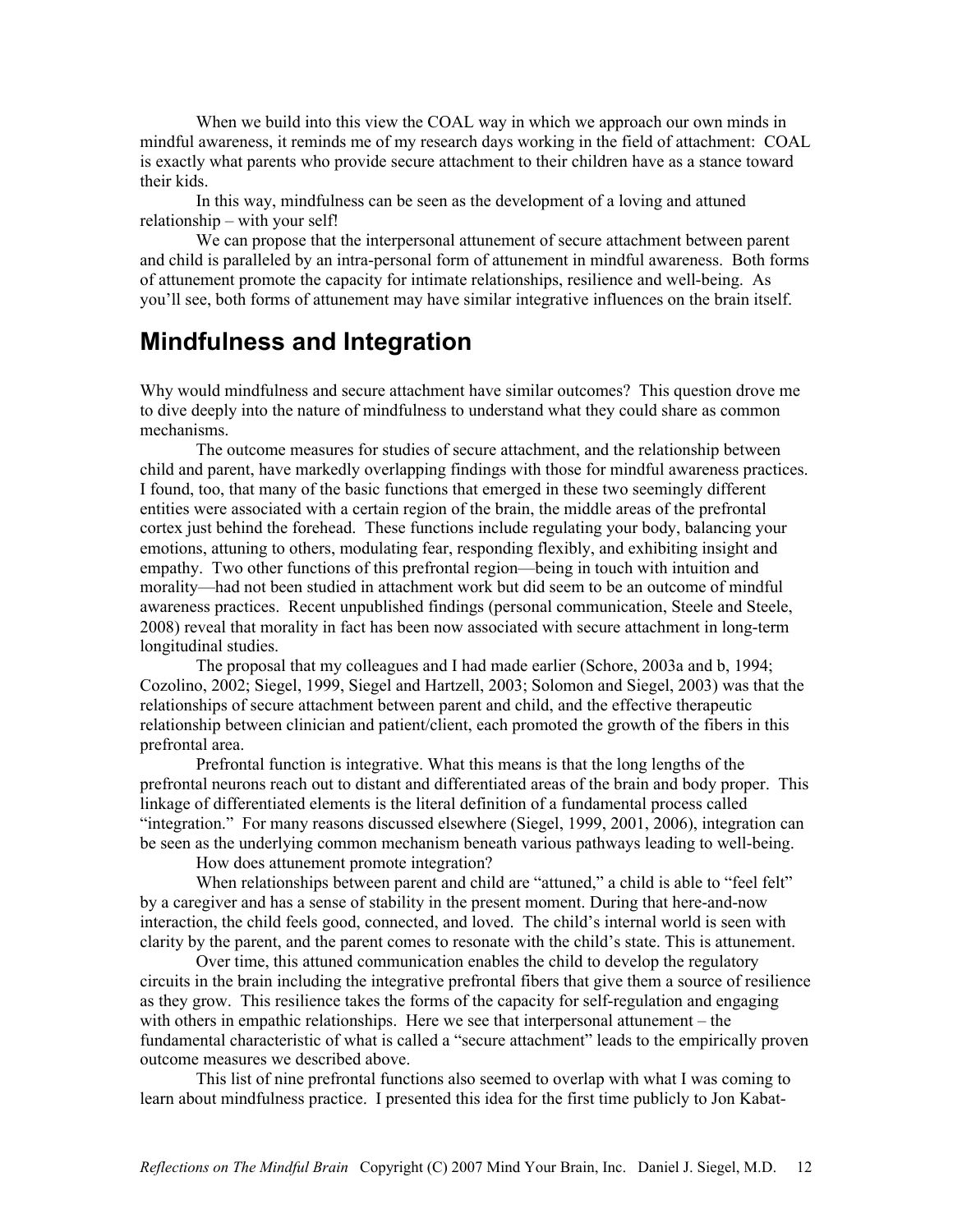Zinn on a discussion panel (Ackerman et al, 2005) with much trepidation and excitement. I was not a meditator and knew no one in the mindfulness field. What if these ideas were a delusion, a fantasized hope for similarity that was way off the mark? Could it be plausible that an intrapersonal-form attunement of mindful awareness actually promoted the growth of these integrative middle prefrontal regions? Could this be the shared mechanism underneath the seemingly common outcome measures between mindfulness and secure attachment?

Fortunately, Jon Kabat-Zinn confirmed the accuracy of the observation of these as outcome measures. He went on to extend the idea that this list is not just about research-verified outcomes, but it is the process of mindful living itself. In fact, one can examine being mindful through a step-by-step immersion in each of these nine functions (Siegel, 2008a and b).

In this exploration into the mind we examine what in the world mindful awareness, secure attachment, and prefrontal brain function could have in common.

As we'll see, much of the research on mindfulness meditation examines the attentional processes that are thought to be involved in this training of awareness. But if we apply the emerging findings of social neuroscience (Cozolino, 2006; Goleman, 2007) to a new understanding of mindfulness as self-relational, could these existing neural studies perhaps be seen in a new light? What would intrapersonal attunement correlate with on a scan? How would we picture the neural associations with "being your own best friend"? What would learning to befriend yourself feel like? And how could we approach helping others, and ourselves, in perhaps slightly new ways if we conceived of mindfulness as a way of having an attuned relationship – with your self?

#### *"Brain" and "Mind"*

Whenever you see me write about "the brain" please remember that I always mean "the brain as an integrated part of the whole body." This reality changes the way we think about the relationship of "brain" to "mind."

Because the mind itself is both embodied and relational, our brains actually can be considered the social organ of the body: our minds connect with each other via neural circuitry in our bodies that is hardwired to take in each others' signals.

To examine the relationship of the mind, the regulation of patterns of the flow of energy and information, to the brain, neural connections and their complex patterns of firing, we need to be careful of certain preconceived ideas that might restrict our understanding and bias our thinking. The timing and location of neural activation correlate with the timing and characteristics of mental activity. If I show you a photograph and can monitor your brain's activity in a functional scanner, we'll see activation (usually increased blood flow in a functional MRI scan or electrical activity in an EEG) in the posterior part of your brain. The most accurate thing we can then say is that occipital lobe firing correlates with visual perception.

Why not say the neural activity created the visual perception? If we make causal phrases like this, the erroneous idea is reinforced that the mind is only created by the brain. But isn't that true? If we are cognitively mindful here, we need to be open to the truth that seeing the picture actually created the neural firing. The directional arrow goes both ways: the mind can actually use the brain to create itself.

Without cognitive mindfulness, we'd miss this bidirectional point. When we examine the nature of our evolution as a species, for example, we find that in the last forty thousand years our species has changed by way of cultural evolution. Culture is the way that meaning is transferred among individuals and across generations with groups of people. How this energy and information flow shifts its patterns across time is what cultural evolution involves. This reality of how we've changed as a species involves not the genetically driven evolution of our brains, but the *mental* evolution of how we collectively pass energy and information among each other across generations. This is the evolution of the mind, not the brain.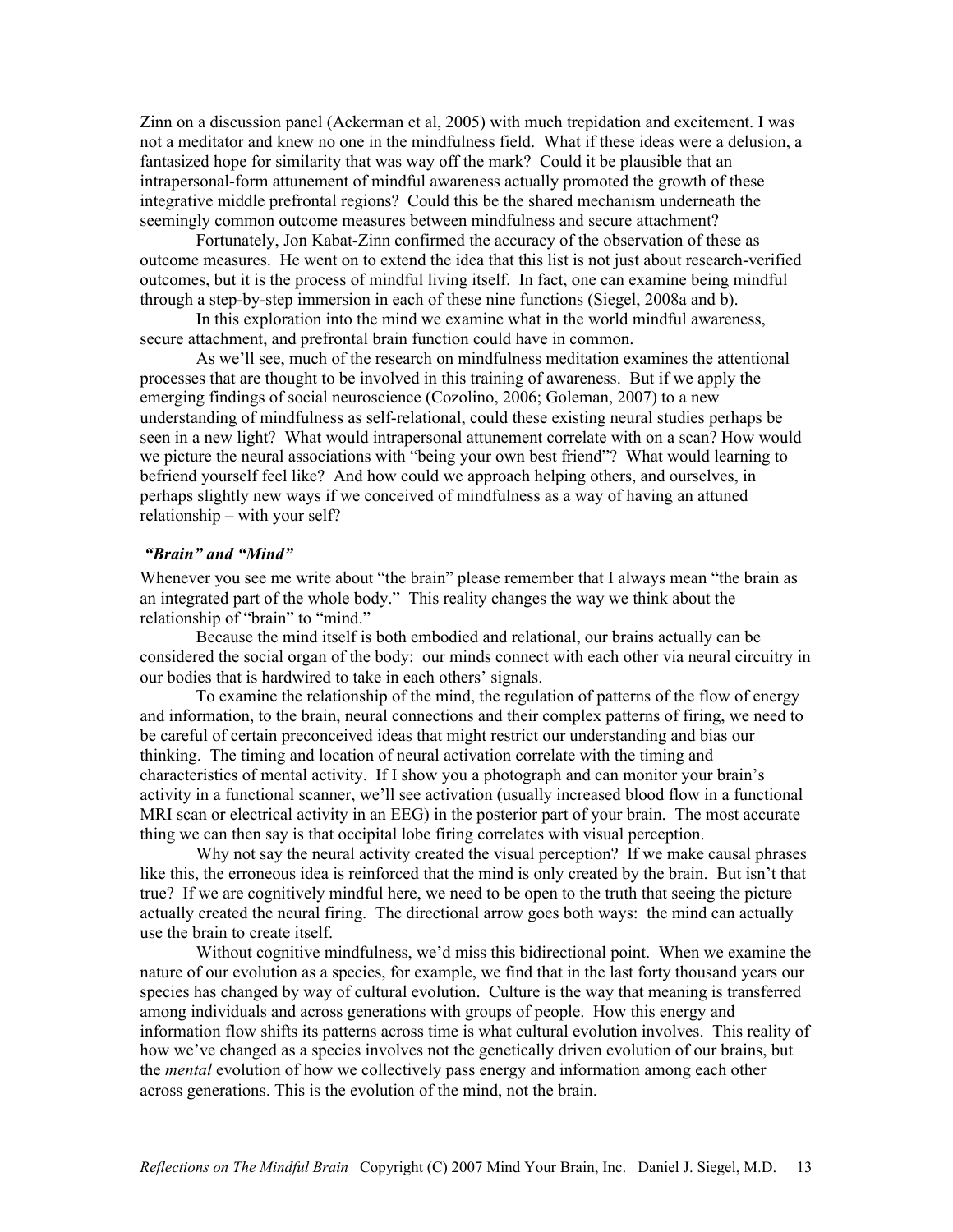In fact, one can see that for the mind (regulated patterns of energy and information flow) to occur, it needs to harness the activity of the brain.

The mind uses the brain to create itself.

I know this may seem different from what you may have read from other views. But this perspective actually is consistent with the scientific state of our understanding of how mind and brain are related to each other. There is no need to try to simplify the dimension of one reality into that of another. Mind is not "just" brain activity. Energy and information flow happens in a brain within the body and it happens within relationships.

To visualize this perspective we can say that "the mind rides along the neural firing patterns in the brain" and realize that this riding is a correlation with bidirectional causal influences.

Relationships among people involve the flow of energy and information, and thus utilize these riding patterns along neural firing as well. This interconnection among brain, mind, and relationships will be a triangle of reality that we'll be returning to again and again.

Here is an important point: relationships shape energy and information flow, as is happening now through these words in your mind. But the brain's activity also directly shapes how energy and information flow is regulated. Right now your brain may be activating certain firing patterns that distract you from paying attention to the reading. This would impair your ability to be mindfully aware at this moment in time. A friend may come in to the room and also distract you, shaping how energy and information flow, the focus of your attention, is occurring at this moment.

In this way, we can imagine a "*triangle of human experience*" in which the three points represent mind, brain, and relationships. None of these three are reducible to the others. In fact, one can sense that the arrows of influence go in all directions—a tridirectional flow. The mind is how we regulate energy and information flow. The brain embeds the pathways of energy and information flow. And relationships are the way we share energy and information flow. This triangle represents three aspects of the one reality of human experience. A healthy life entails a coherent mind, integrated brain, and attuned relationships.

Attention to the present moment, one aspect of mindful awareness, can be directly shaped by our ongoing communication with others, and from the activities in our own brains. Indeed, the biggest challenges to being present are the patterns of activation in our brains we call "top-down" influences that continually bombard us with neural firing and mental chatter, keeping us from showing up in the moment. Mindful awareness is one way to promote a healthy triangle of our human lives in mind, brain, and relationships. As we move forward in our journey we'll explore how we can be influenced by these neural patterns as the mind reaches toward being aware in the moment.

## **Reflection and Mindfulness in Learning and Education**

In addition to such personal and health advantages of mindfulness, the concept of "mindful learning" has been proposed by Ellen Langer (1989, 1997, 2000) that has been shown to make learning more effective, enjoyable, and stimulating. The essence of this approach is to offer learning material in a conditional format rather than as absolute truths. The learner in this way is required to keep an "open mind" about the contexts in which this new information may be useful. Involving the learner in the active process of education also is created by having students consider that their own attitude will shape the direction of the learning. In these ways, this form of mindfulness can be seen to involve the learner's active participation in the learning process itself.

Noted educational maven Robert J. Sternberg considers this educational mindfulness something akin to a cognitive style (2000). Research on mindful learning suggest that is consists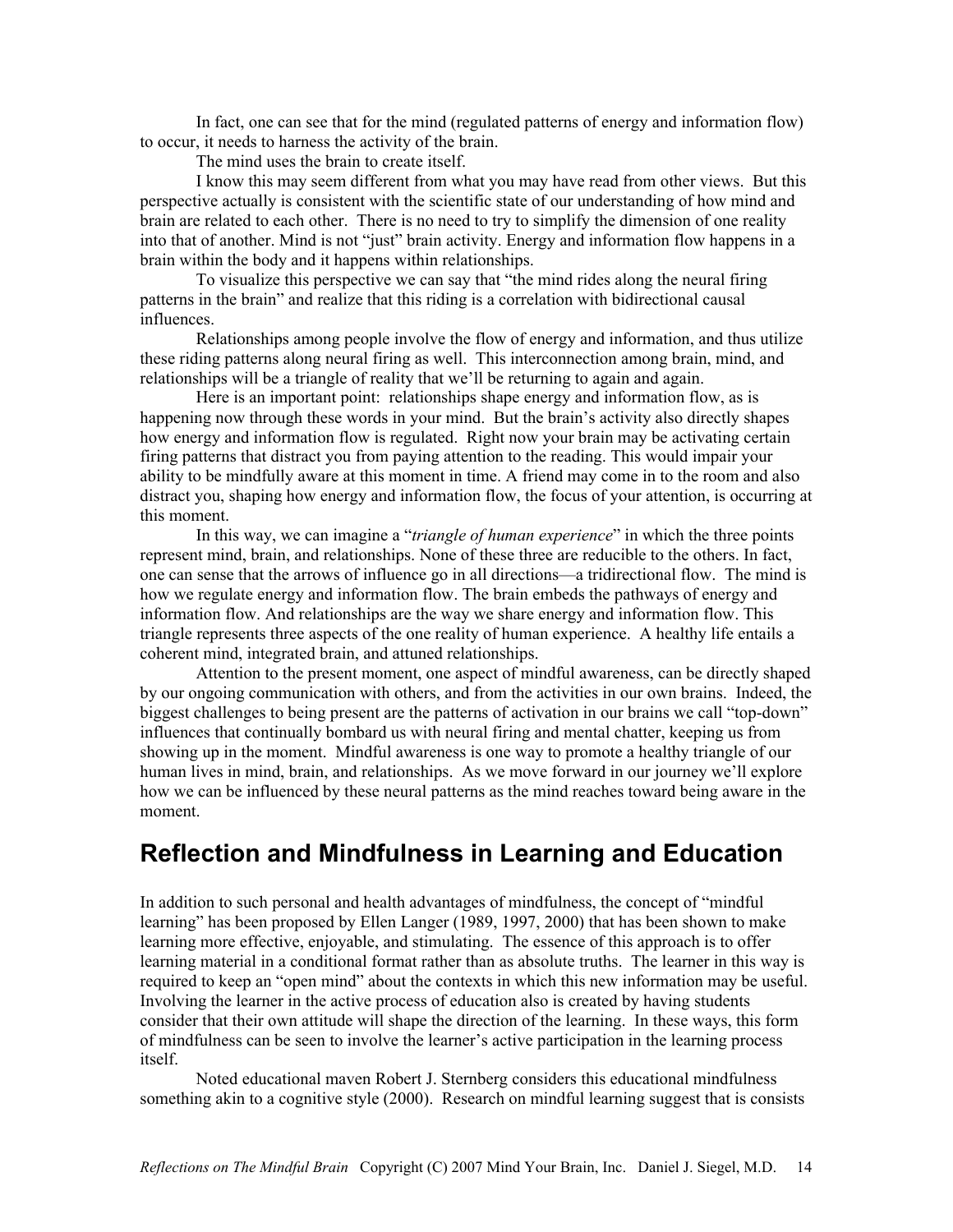of openness to novelty; alertness to distinction; sensitivity to different contexts; implicit, if not explicit, awareness of multiple perspectives; and orientation to the present. Taking these dimensions of mindfulness into account within the educational setting may permit students to deepen and broaden the nature of learning throughout their lifelong careers as learners.

Langer herself (1989) suggests that we be careful about seeing her educational concept of mindfulness as having the same meaning as the historical and modern use of that term in contemplative practices. For the time being, we can use the qualifier, "cognitive mindfulness" to refer to Langer's important conceptualizations regarding how the mind seems to disentangle itself from categorizations and routinized ways of perceiving and thinking. Ultimately, this form of mindfulness is considered "a flexible state of mind in which we are actively engaged in the present, noticing new things and sensitive to context." Finding similarities and differences among these two uses of the term "mindfulness" may help us elucidate the deeper nature of each. Interestingly, research in both forms has revealed that they are independently associated with positive outcomes in people's lives, such as enhanced sense of pleasure and longevity.

### *The Fourth "R" of Education: Reflection and Mindsight*

At the heart of mindfulness is the teachable capacity for reflection. This learnable skill is just a breath away from being readily available as the "fourth 'R'" of basic education to children throughout their development. We once saw reading and writing and 'rithmetic as luxuries for a selective few, but now these are considered the basic three R's of education. Wouldn't it make sense to teach children about the mind itself and make reflection become a fundamental part of basic education?

Education holds a key component to a child's development. The relationships that teachers have with their students and the experiences they provide for them directly shape the neural circuitry of the next generation. Teachers in this way can be seen as the neurosculptors of our future.

When children leave home during infancy and the toddler years to enter day care, or as three and four year olds to attend preschool, they begin a long journey of relationships with teachers. These important connections can profoundly shape a child's sense of self, belief in her own talents, and willingness to try to succeed in the face of challenge. We are hopefully all familiar with the important findings that the beliefs of the teacher in the child's capacity to learn will directly shape the realization of the child's learning. Indeed, a child's belief in his own capacity to improve his intelligence with genuine effort can make all the difference in just settling for mediocrity or pushing for excellence and achieving his potential (Dweck, 2006).

What would happen if the teacher was also aware of the scientific finding that how a person reflects internally will shape how he treats both himself and others? If teachers became aware that attuning to the self, of being mindful, can alter the brain's ability to create flexibility and self-observation, empathy and morality, wouldn't it be worth the time to teach such reflective skills first to teachers and then, in age-appropriate ways, to the students themselves?

We know how to teach reading. We have strategies for how to teach writing skills. We actively engage in a progressive program to teach mathematics. Teachers have all of these skills themselves as individuals; imparting them to students comes naturally. Each of these R's focuses the mind on the external world: Others' thoughts in books, essays and reports often about what we've seen on the outside, or conceptual ideas and skills about numerical procedures. These are all important. But—as was the case in my own experience not only in primary and secondary school, but in college and medical school as well—a focus on the self, and in particular on the mind, is often absent from those thousands of hours we spend the classroom.

Of the many downsides of self-absenteeism, one is that we miss the opportunity to develop *mindsight*, our capacity to perceive and understand the mind in ourselves, and in others. Without this skill, our own internal life is a blur, and the mind of others often missing from our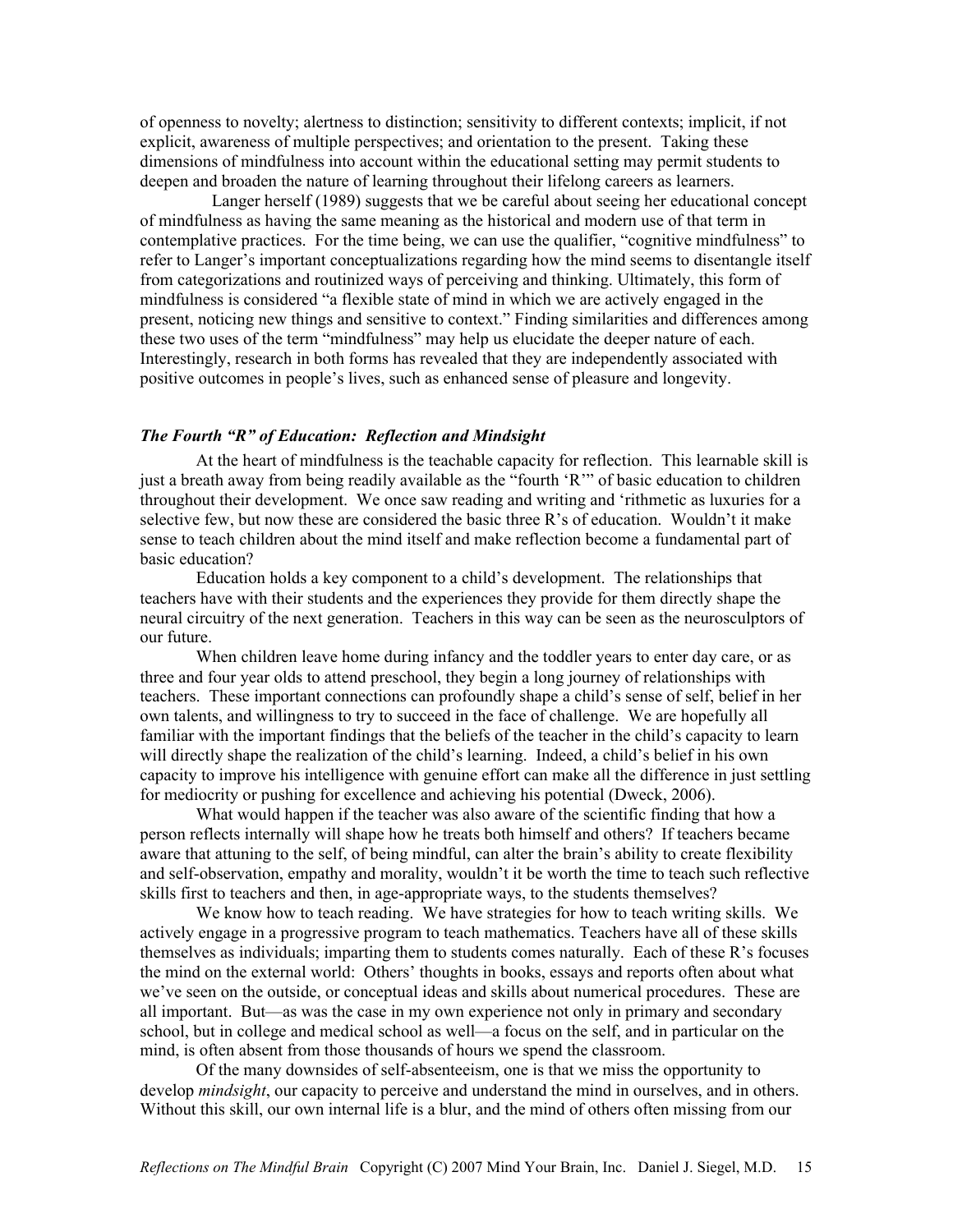sense of the world. This absence of a focus on mindsight in education is bolstered by technology driven media that bombard children with stimuli devoid of elements that promote selfunderstanding or compassion. Absent self, missing mind, empty empathy.

Do you think it could be possible to wake each other up to simply ask, "why not teach ourselves about our own minds?" Reflection is the skill that embeds self-knowing and empathy in the curriculum. Various lines of research suggest that training a child in social and emotional skills promotes resilience and may harness the neural circuitry of executive function (Greenberg, in press). Here we see the important overlap of social, emotional, cognitive, and attentional mechanisms, each reinforcing the others. As we've seen, the prefrontal areas may mediate each of these dimensions of our mental life.

In neural terms, the fourth "R" of reflection would essentially be an education that develops the prefrontal cortex. This is our "cortex humanitas," the neural hub of our humanity. This would be a program of "no prefrontal cortex left behind" that aims to develop the essence of our human nature, our compassion and empathy for each other, and ourselves. In addition to reflection being a part of our prefrontal heritage, this integrative region also supports relationships and resilience, perhaps giving us a fifth and sixth "R" of basic education. We have a fairly clear idea about how to promote prefrontal growth when we consider the role of attunement in neuroplasticity: Interpersonal attunement in adult-child relationships promotes the development of prefrontal functions. The proposed internal attunement of mindful awareness harnesses these same processes that emerge with prefrontal neural integration and promote a reflective mind, an adaptive, resilient brain, and empathic relationships.

Ultimately these reflective skills harness our prefrontal capacity for executive attention, prosocial behavior, empathy, and self-regulation. Reflection is at the heart of both social and emotional intelligence, offering us the ability to be aware of our own internal states and those of others so that we can engage in life in a more flexible and compassionate way. Programs that cultivate social and emotional competence also promote academic success (see the latest results at CASEL.org).

The overall insights from brain science suggest that how we focus our attention activates certain neural circuits. With neural activation, the potential is created to enhance the connections in those regions which can help transform a temporary state into a more long-term trait of that individual. The experiences we provide as teachers—or as parents or therapists—focus students' (children's or patients') attention, activate their brains, and create the possibility of harnessing neural plasticity in those specific areas. Coupled with emotional engagement, a sense of novelty, and optimal attentional arousal, teaching with reflection can utilize these prime conditions for building new connections in the brain

Much of what may occur in families, classrooms, and within psychotherapy that promotes mindfulness in the developing person (child, student, patient) has to do with the presence of the parent /teacher/therapist. Presence is the state of mind that comes with all the dimensions of reflection: This is the quality of our availability to receive whatever the other brings to us, to sense our own participation in the interaction, and to be aware of our own awareness. We are open to bear witness, to connect, to attune to our students' internal states. This is professional presence that entails us being personally present.

The attunement of the teacher with students creates the grounding for them to become mindful: We see our selves in the eyes of the other, and when that reflection is attuned, we have an authentic sense of ourselves. When the other has *presence*, when his or her reflective skills permit mindful awareness, then in that moment we are seen with authenticity and directness. When parents have reflective capacities that are able to provide that attunement within attachment relationships that can promote such reflective ability to be nurtured in the child (Fonagy and Target, 1997). Here we see the idea that internal reflection and attunement each contribute to a secure attachment which in turn supports the development of these capacities for reflection and attunement in the child.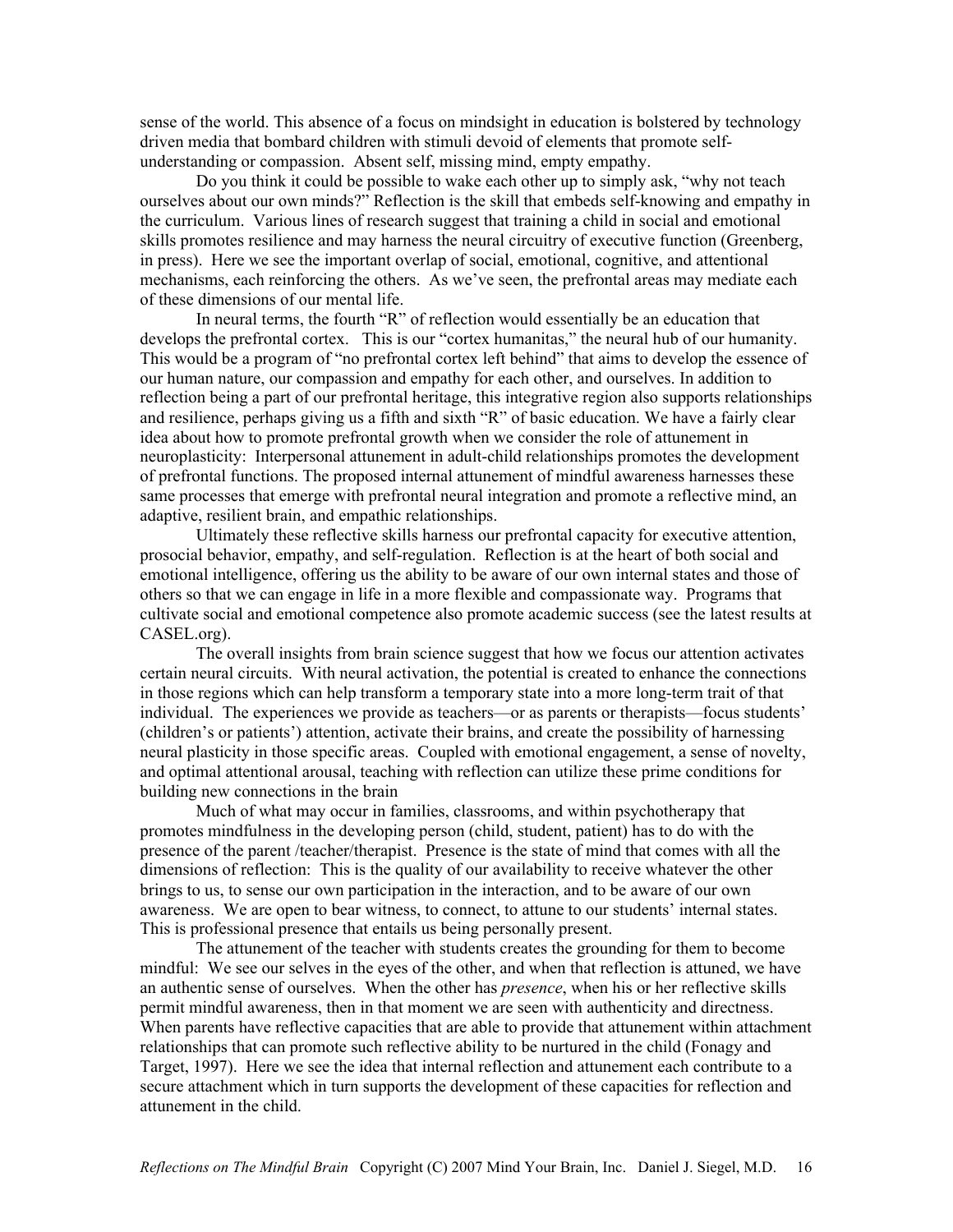And so before you as a teacher (or therapist in the role of teaching to alleviate suffering in patients) ever "do" something, being present yourself is an important start. Once you embrace the intention to be open and in the present, there are specific ways in which people of all ages can be encouraged to reflect.

The overarching idea is that what teachers provide can directly develop life-enhancing skills: Life can become more flexible, meaningful, and connecting. Children can develop reflective capacities through skill training that have long-lasting impacts that promote well-being. With reflection, students are offered a neural capacity to socially, emotionally, and academically approach life with resilience. What a gift for healthy development.

# **Reflection in Clinical Practice: Being Present and Cultivating the Hub of the Mind's Wheel of Awareness**

The implications of our journey into the mindful brain point to the importance of our own reflective presence as professionals. Whether we are teachers or clinicians, the ways in which we help others grow will be directly shaped by our own mindful presence. We can engage in "mindful practice" (R. Epstein, 1999) in the medical professions to create in ourselves a state of reflection and emotional availability that is at the heart of effective clinical work.

Mindful awareness can become a fundamental part of the mental health effort of psychotherapy to improve people's lives and reduce mental suffering in both direct and indirect ways (Germer et al, 2005; M. Epstein, 1995). Some approaches use formal mindfulness meditation techniques, such as MBSR (Kabat-Zinn, 1990) and MBCT (Sega, et al, 2002), while others use applications of mindfulness skills such as ACT (Hayes, 2004) and DBT (Linehan, 1993). In these approaches the availability and empathy of the therapist that emerge with the therapist's own mindful presence may be a common source of healing in psychotherapy across the various "schools" and specific orientations. These may be considered the indirect effects of a mindful therapist on the patient's experience. Such indirect impacts may be seen to emerge from the empathic availability of the clinician to be mindfully present for whatever arises in the shared attentional field of the therapy experience. But teaching mindfulness itself, within formal meditation or other skill-building exercises, can offer patients useful capacities that can transform their relationship with themselves, reduce suffering from symptoms, and create a new approach to life itself.

Direct application of mindfulness skills teaches people how to become more reflective. The overall idea of these approaches, as we've discussed, is that the various facets of mindful awareness are cultivated. Such practices enable individuals to jettison judgment and develop more flexible feelings as they come to approach what may previously have been mental events they tried to avoid or to which they had intense aversive reactions. Becoming nonreactive, and developing equanimity in the face of stressors, support the view of mindfulness directly shaping the self-regulatory functions of the brain by promoting reflection of the mind.

Mindfulness is a teachable skill. In many ways this learning parallels the idea of mindsight: our capacity to see the mind in ourselves, and in others. Developing the circuits of mindsight, as with mindful awareness, can be done through reflective dialogues and skill building.

Reflective dialogues are the ways in which we focus our mutual attention on the nature of the mind itself within conversations with each other. As we use words to illuminate the mind, the linguistic representations serve as a finger pointing to the important dimension of our internal lives and develop our capacity for mindsight (Siegel, 1999, and Siegel, in press). Describing and labeling these mental events with words is a facet of mindfulness that these reflective dialogues can directly foster. Research has shown that the capacity to label seems to balance the arousal of the right hemisphere with the activity of the left to create a more flexible integrated state.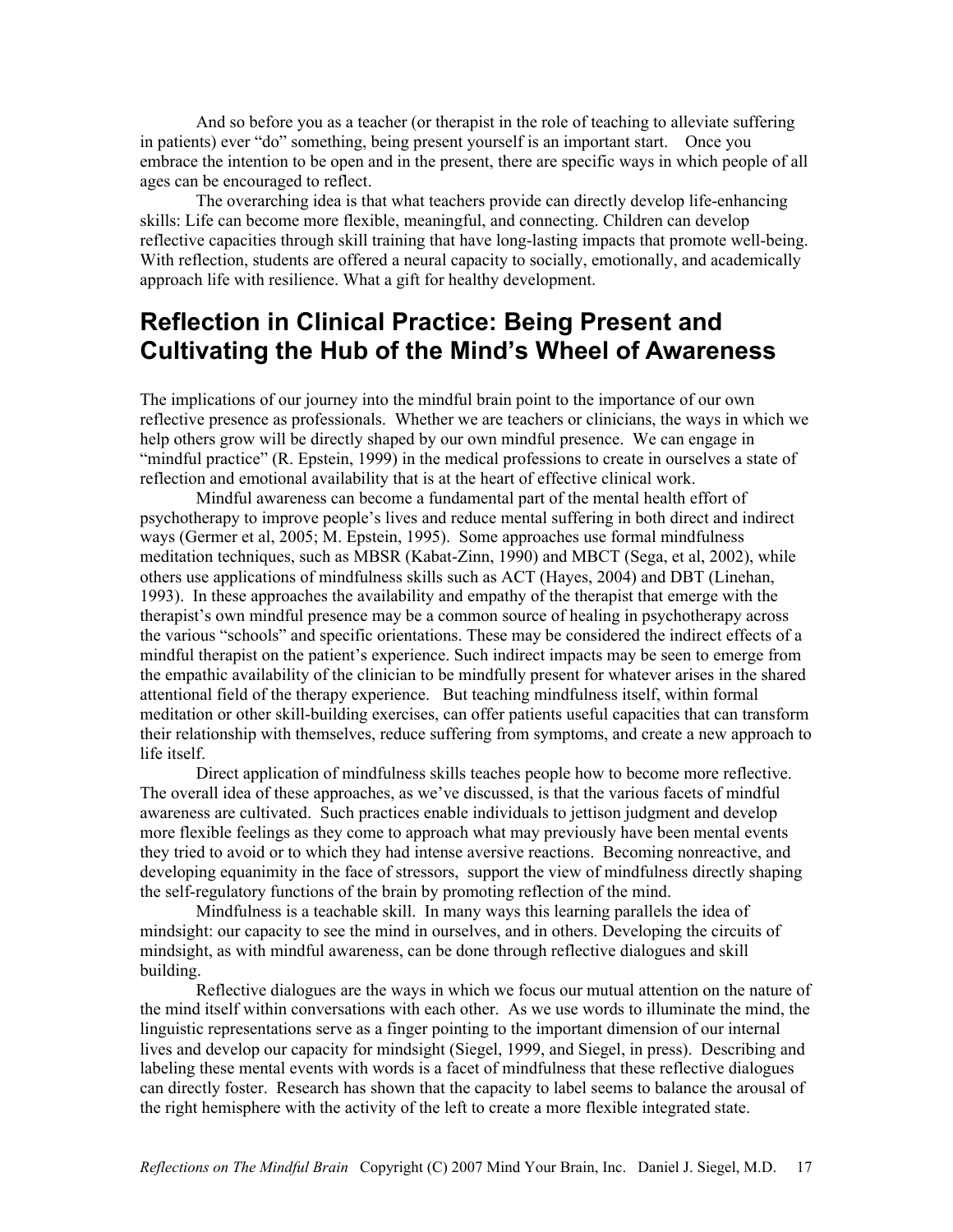As reflective dialogue becomes internalized the individual can develop a new source of insight into her own mind. Life is transformed when mindsight is developed: Being able to "be" with whatever arises is greatly helped by being able to "see" what it is that is arising as in fact a transient activity of the mind itself, not some fixed entity that can take over the person's life. Sometimes words can be of great help in setting the stage for seeing this dynamic and non-verbal world of the mind. These dialogues may be of central importance in helping children in families and patients in therapy develop the reflective thinking needed to sense the mind itself. When offered with mindful learning principles in mind—with the state of the learner, the conditional nature of learning, and the sensitivity to contexts and distinctions as a part of the dialogue—then reflective conversations can create new states of mindful awareness.

But words by themselves are often not enough. As they point a finger to the direction of experience, the conceptually-based words should be supplemented by our other streams of awareness: sensation, observation, and knowing.

Teaching of mindfulness involves developing the skill of direct sensory experience and the observational focus on the non-verbal world. If we imagine four streams of awareness we can sense how therapy may utilize mindful reflections. The stream of *sensation* becomes an important grounding point in which to wake up the mind often drowning beneath the waves of anxiety or depression, fear or numbing, that as "symptoms" have taken over the spacious state of mindful awareness—what can be called the hub of the mind. If the mind's awareness is metaphorically seen as a wheel, then we can imagine the central hub being an open awareness capable of sensing anything on the rim. Spokes from the central hub emanate outward to the rim which respresents anything we might be aware of: the first five senses, the sixth sense of the body, the "seventh sense" of the mind, and an eight sense of our relationship to others and the larger world in which we live. Mindful awareness can be envisioned as a widening and strengthening of the hub of the mind's wheel of awareness. With mindful training, we come to sense that elements on the rim are not the totality of who we are, but activities of the mind that come and go like ripples on the surface of a pond.

We filter the experience of awareness through at least four streams of information flow: The first is *sensation*. Learning to dive into sensation can be frightening, especially for those who've experienced trauma and are avoiding being aware of the body. Here we see that the balance of all of the streams in actual clinical practice becomes essential. *Observation* is crucial to enable people to decouple automatic mental processes, such as flashbacks or intrusive memories, as well as habits of mind such as derogatory internal voices or emotional reactivity. Additionally, the *conceptual* understanding of the nature of these processes, and their neural correlates, can help dis-engage the mind's stormy activity. Within the non-verbal sharing, interpersonally and internally, a deeper sense of a non-conceptual *knowing* about healing and well-being often illuminate a sense of the innate drive toward a more integrated state of mental health. These four streams can be recalled by the acronym, SOCK: sensation, observation, concept, and knowing. The integration of these four can often be experienced as a sense of direction, a "glimmer of hope," or an image of healing. As these work together for the fullness of experience, the non-conceptual knowings are often hard to articulate with words and sometimes are felt as "insights" that emerge as shifts in perspective, a new frame of mind, rather than an outright word-based thought that can be easily shared.

Psychotherapeutic approaches that utilize mindfulness offer well-developed non-verbal exercises that enable the individual to dip into direct sensation beneath the veil of words that may often conceal the mind's pain. This sensory immersion enables the individual to disengage from those bottom-up enslavements at the root of suffering. Using imagery and body observation, intentional movement exercises, sensing emotion and enhancing awareness of the present immersion in direct experience, these techniques help build the skills of mindfulness. For example, in MBSR a focus on the sensations of eating a single raisin over many minutes enhances the individual's sensitivity to the sensory stream of awareness. Likewise, the body scan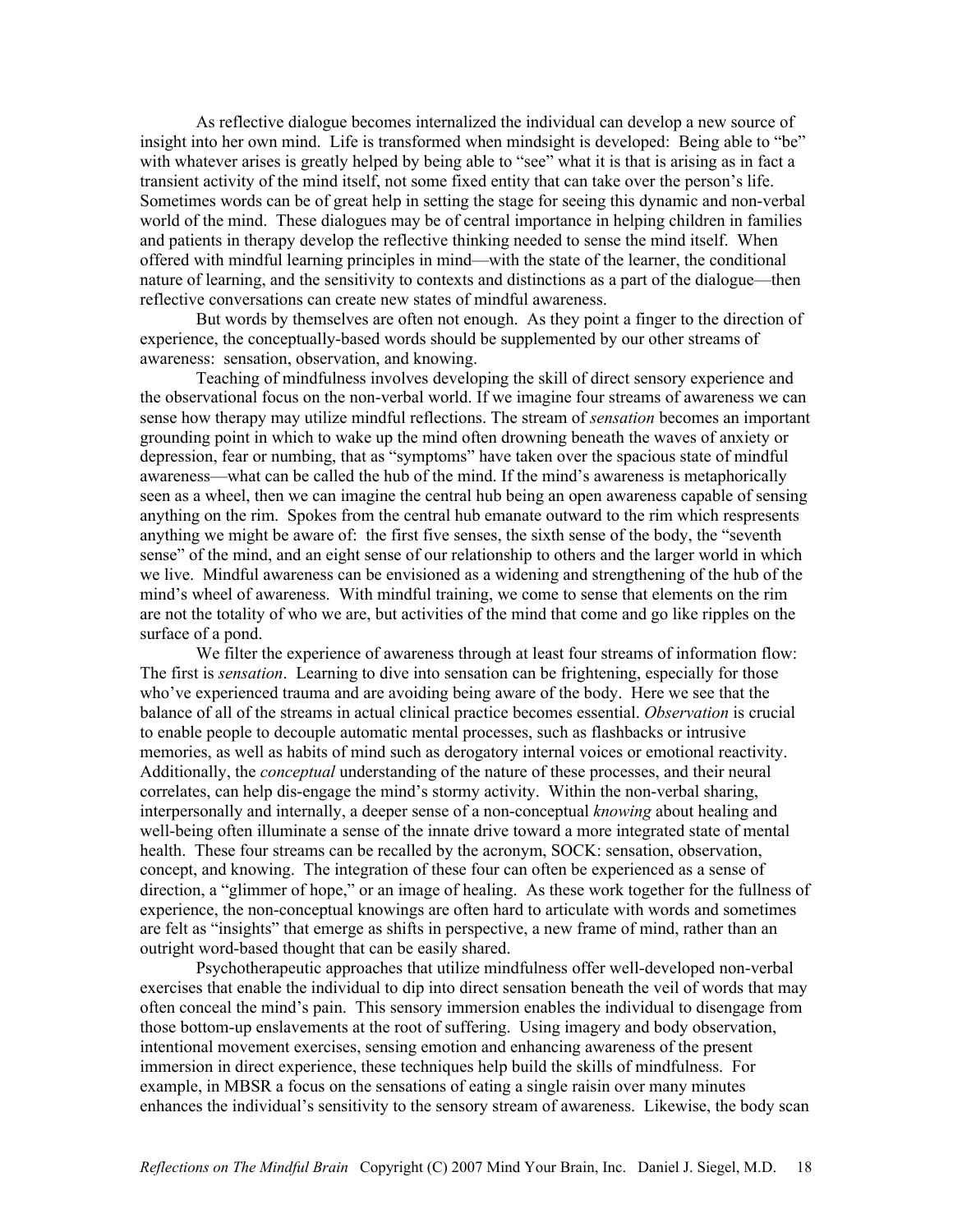enables the mind to open its receptivity to the subtle sensations from throughout the soma that are so often excluded from our day to day living (see Kabat-Zinn, 1990).

The benefits of mindfulness may also be attained through the experience of mindful awareness practices (MAPs) offered outside of therapy itself. MAPs include such practices as mindfulness meditation (Kornfield, 1991, in press; Kabat-Zinn, 1990), yoga (Brown and Gerbarg, 2005a and 2005b), Qigong (Jones, 2001; and Chen, 2004) and Tai' chi chuan (Wall, 2004; Irwin, 2005). These MAPs share a deep focus on one's on intention and are coupled with the awareness of awareness. For some patients, suggesting the enrollment in classes that teach these MAPs may be an important adjunct to work in the therapeutic sessions.

I have also found that teaching people to focus on the *wheel of awareness* in their own minds has been extremely useful. As briefly introduced above and to review here, in this model, the rim represents all of the elements that may enter awareness, the hub represents the awareness itself. On the rim are the domains of the first five senses that bring in data about the outside world, a sixth sense of the body, a seventh sense of the mind's thoughts, feelings, perceptions, memories and beliefs, and perhaps an eighth sense of our relationships with others, and perhaps the larger world. Developing mindful awareness and this conceptual framework of the metaphor of the mind's wheel of awareness can enable patients to develop their middle prefrontal regions and insular cortex to promote the executive functions inherent in mindfulness. Mindfulness training may involve the development of the ability to discern different modalities of awareness, such as those of sensing, observing, conceiving, and non-conceptual knowing (Siegel, 2007). Teasing apart the differentiated aspects of mental function, such as these forms of awareness, then allows the individual to link them together in new combinations. This is the essence of integration: the linkage of differentiated elements into a functional whole. Our integrative prefrontal regions may play an important role in these executive functions and in mindfulness itself. These very regions appear to grow with mindfulness practice, as supported by the work of Lazar and colleagues (Lazar, et al., 2005). These skills help promote a sense of well-being and improve interpersonal relationships and physiological health that come from the wisdom of these ancient practices. Could you really ask for more?

Recall that the mind uses the brain to create itself, and so in certain situations we can ally ourselves with the mind to create more integrated functioning in the neural system itself. Disengaging automatic reactions makes a huge difference and is one example of this in which we have bodily reactions that we come to feel enslaved by that in many cases we can actually improve. For example, a number of individuals who come to therapy for anxiety breathe primarily with their chests, something we do in a state of danger in preparing ourselves for flight or fight responses. After being taught how to become aware of their body and to then breathe with the abdomen, a basic technique of yoga, many individuals experience a great reduction in their anxiety. There are many steps, for example, to the treatment of obsessions and mood disturbances, that can specifically help disengage from the automatic reinforcements that exacerbate an anxiety or dysphoria into a full-blown disorder. Ultimately when we teach reflection, we are giving a lifelong gift of mindful self-regulation. "If you give a person a fish, she eats one meal; if you teach her how to fish, she can eat for a lifetime."

In addition to gaining some distance in learning about the brain's role in a pattern of mind, helping the individual to attain a state of reflective awareness is often essential. To achieve this receptive, self-observant, and reflexive capacity, elements of the time-tested mindfulness meditation can be extremely useful. Recall that the word "meditation" simply means the cultivation of the mind, and so this is truly a skill-building exercise that helps develop a mental ability. In this case, that ability is one of reflection.

Mindfulness meditation enhances the very circuits involved in insight and empathy. There is something about the resonance in interpersonal attunement and in intrapersonal attunement that seems to promote a deep sense of well-being. A young teenager in my practice recently said to me in a session after he had been quite upset about something and then, after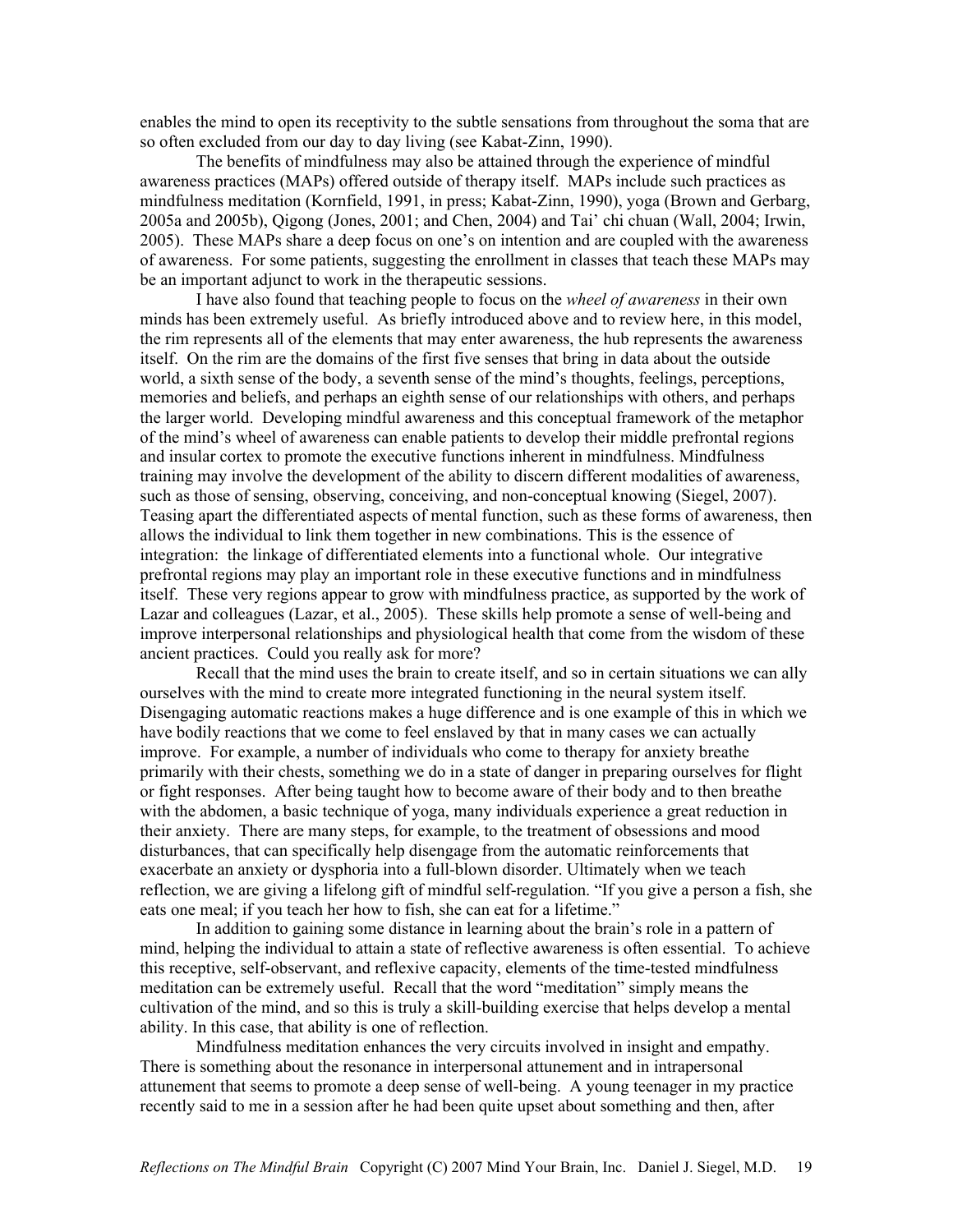feeling understood by me, he said "wow, I feel so much better now that I've told you about this– how does this happen in the brain?" In many ways, internal attunement creates that deep sense of feeling felt. With mindfulness, I believe, we come to feel felt in a genuine way by ourselves. This is internal attunement.

What would happen if we promoted intrapersonal attunement, that luminous space of possibility for resonating that then, as all the studies show and experience has demonstrated, promotes interpersonal resonance and compassion with each other? What a different world we'd have.

The challenge for us all is to see life as a verb, not a noun. We cannot hold on to the fluid river of life, guarantee the certainty of facts, the universality of rules. As my dear friend and colleague, the late John O'Donohue, loved to say in his partial poem, "Fluent": I would love to live as a river flows, carried by the surprise of its own becoming." (O'Donohue, 2008). We need to not only tolerate ambiguity, but learn to treasure its secrets, to flow with presence and compassion. Being is a moving entity that never ceases to lead us down its winding path. Embracing this dynamic nature of our transient lives liberates us from the prison of our efforts to run from this reality. In mindful awareness, within the reflective hub of our minds, we can welcome this truth into our hearts, and into our collective lives.

We can nurture in each other an access to a core self deeper than personal identity, that core of being that we all share beneath the adaptations of everyday life and the constrictions of habits of our personality. Perhaps gaining access to this deeper self is the common ground we can share as we bring mindfulness to each other. At that mindful place, there may be a path toward healing our global community one mind, one relationship, one moment at a time; since kindness is to our relationships, on this precious and precarious planet, what breath is to life.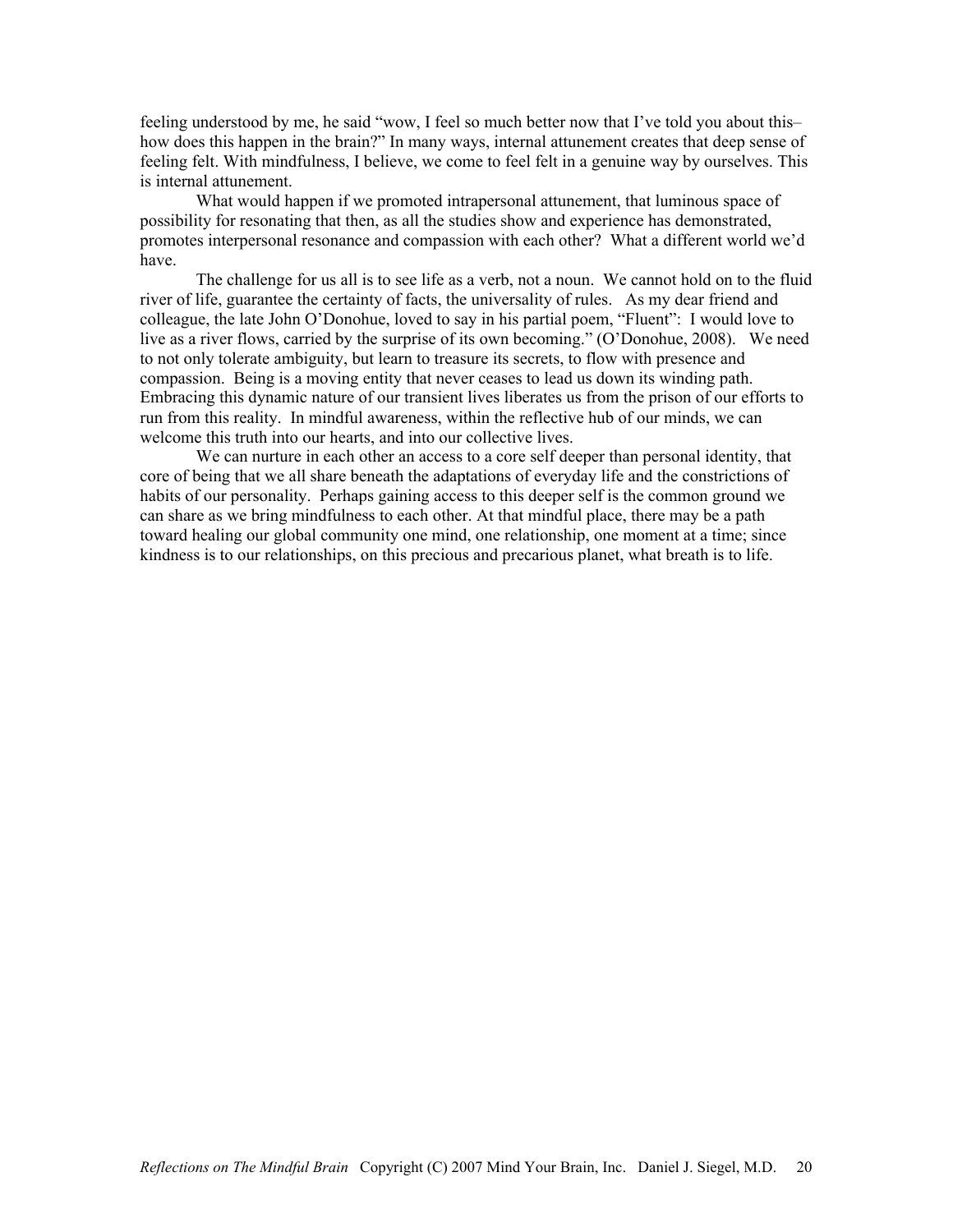#### *References*

Ackerman, D., Kabat-Zinn, J., & Siegel, D.J. (March 2005). Presented at the panel discussion at the 28<sup>th</sup> Annual Psychotherapy Networker Symposium, Washington D.C.. [Audio recordings]. (Available at PsychotherpyNetworker.org).

Ackerman, D., Kabat-Zinn, J., O'Donohue, J. & Siegel, D.J (2006): Mind and Moment: Mindfulness, Neuroscience, and the Poetry of Transformation in Everyday Life. DVD recordings, Mindsight Institute (MindsightInstitute.com).

- Anderson, N. B. (with Anderson, P. E.). (2003). *Emotional longevity: What really determines how long you live*. New York: Viking.
- Armstrong, K. (1993). *History of God*. New York: Ballantine Books
- Baer, R. A., Smith, G. T., Hopkins, J., Krietemeyer, J., & Toney, L. (2006). Using self-report assessment methods to explore facets of mindfulness. *Assessment, 13*(1), 27-45.
- Baxter, L.R., Schwartz, J.M., Bergman, K.S., Szuba, M.P., Guze, B.H., Mazziotta, J.C., Alazraki, A., Selin, C.E., Ferng, H.K., Munford, P., et al. (1992) Caudate glucose metabolic rate changes with both drug and behavior therapy for obsessive-compulsive disorder. *Archives of General Psychiatry,* 49(9), *681-689*.
- Bishop, S. R., Lau, M., Shapiro, S., Carlson, L., Anderson, N. D., & Carmody, J. et al. (2004). Mindfulness: A proposed operational definition. *Clinical Psychology: Science and Practice, 11*(3), 230-241.
- Brown, R.P. & Gerbarg, P.L. (2005). Sudarshan Kriya Yogic Breathing in the Treatment of Stress, Anxiety, and Depression: Part II—Clinical Applications and Guidelines. *The Journal of Alternative and Complementary Medicine, 11(4)*, 711-717.
- Chen, KW (2004): An analytic review of studies on measuring effects of external Qi in China. *Altern Ther Health Med; 10* (4): 38-50.
- Cozolino, L.J. (2002). The neuroscience of psychotherapy : building and rebuilding the human brain. New York: Norton.
- Cozolino, L.J. (2006). *The neuroscience of human relationships: Attachment and the development of the social brain*. New York: WW Norton.
- Davidson, R. J., Kabat-Zinn, J., Schumacher, J., Rosenkranz, M., Muller, D., Santorelli, S. F., Urbanowski, F., Harrington, A., Bonus, K., & Sheridan, J. F. (2003). Alterations in brain and immune function produced by mindfulness meditation. Psychosomatic Medicine 65(4), 564-570.
- Dimidjian, S., & Linehan, M. M. (2003a). Defining an agenda for future research on the clinical application of mindfulness practice. *Clinical Psychology: Science and Practice, 10*(2), 166-171.
- Dimidjian, S.D. & Linehan, M.M. (2003b). Mindful practice. In O'Donohue, W., Fisher, J., & Hayes, S. (Eds.), *Cognitive behavior therapy: Applying empirically supported techniques in your practice (pp. 229-237).* New York: Wiley.
- Dweck, C.S. (2006). *Mindset: The new psychology of success*. New York: Random House.
- Epstein, M. (1995). Thoughts Without A Thinker: Psychotherapy from a Buddhist Perspective. New York: Basic Books.
- Epstein, R. M. (1999). Mindful practice. *JAMA: Journal of the American Medical Association, 282*(9), 833-839.
- Fitzpatrick-Hopler, G. (June 2006). *Christian contemplative practice: Centering prayer*. Presented at the Mind, Life Summer Research Institute, Garrison, NY.
- Fletcher, L. & Hayes, S.C. (2006). Relational Frame Theory, Acceptance and Commitment Therapy, and a Functional Analytic Definition of Mindfulness. *Journal of Rational Emotive and Cognitive Behavioral Therapy*
- Fonagy, P., & Target, M. (1997). Attachment and reflective function: Their role in self-organization. *Development and psychopathology, 9*(4), 679-700.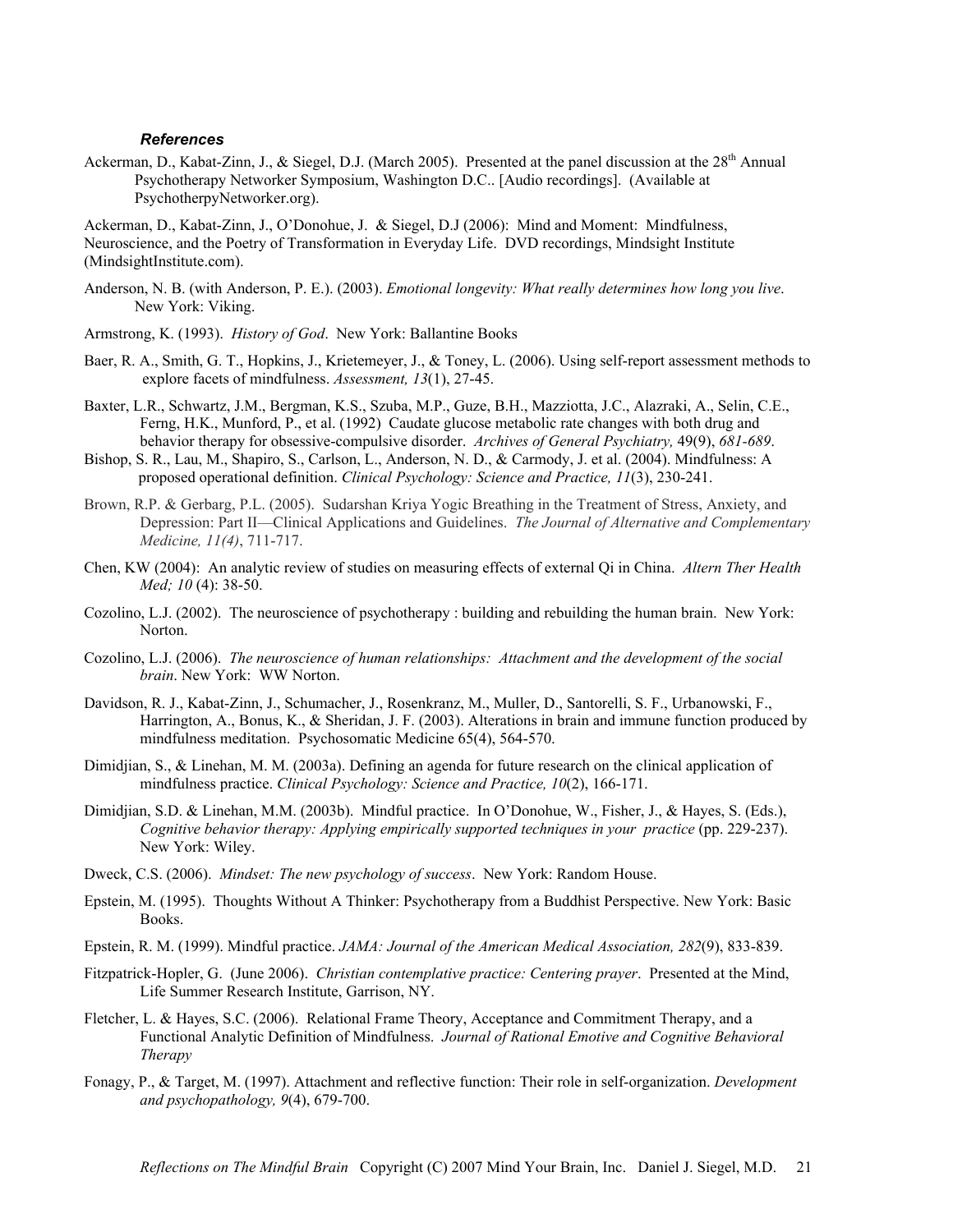- Germer, C.K., Siegel, R.D., & Fulton, P.R. (Eds.). (2005). *Mindfulness and psychotherapy*. New York: Guilford Press.
- Goleman, D. (1988). *The meditative mind: The varieties of meditative experience*. Los Angeles: JP Tarcher.
- Goleman, D. (2007). *Social intelligence: The new science of human relationships*. New York: Bantam Books.
- Greenberg, M.T. (submitted). Promoting resilience in children and youth: Preventive interventions and their interface and neuroscience. .
- Greenberg, M.T., Weissberg, R.P., O'Brien, M.U., Zins, J.E., Fredericks, L, Resnick, H., & Elias, M.J. (2003). Enhancing school-based prevention and youth development through coordinated social, emotional, and academic learning. *American Psychologist, 58*(6/7), 466-474.
- Grossman, P. (2007). Mindfulness practice: A unique clinical intervention for the behavioral sciences. In Heidenreich, T & Michalak, J. (Eds.), Mindfulness and acceptance in psychotherapy. Tuebingen: DVTG Press.
- Grossman, P., Niemann, L., Schmidt, S., & Walach, H. (2004). Mindfulness-based stress reduction and health benefits: A meta-analysis. *Journal of psychosomatic research, 57*(1), 35-43.
- Gusnard, D.A. & Raichle, M.E. (2001). Searching for a baseline: Functional imaging and the resting human brain. *Nature Neuroscience, 2*, 685-693.
- Hayes, S. C. (2004). Acceptance and commitment therapy, relational frame theory, and the third wave of behavioral and cognitive therapies. *Behavior Therapy, 35*(4), 639-665.
- Hayes, S. C., Strosahl, K. D., & Wilson, K. G. (1999). *Acceptance and commitment therapy: An experiential approach to behavior change*. Guilford Press, New York, NY: US.
- Hayes, S.C., Follette, V.M., & Linehan, M.M. (Eds.). (2004). *Mindfulness and Acceptance: Expanding the Cognitive-Behavioral Tradition*. New York: The Guilford Press.
- Irwin, M. (2005)*.* The impact of Tai Chi on elderly subjects*. Presented at the Mindful Awareness Research Center, University of California, Los Angeles.*
- Jones, B: (2001): Changes in cytokine production in healthy subjects practicing Guolin Qigong: a pilot study. *BMC Complementary and Alternative Medicine, 1,* 1-8.
- Kabat-Zinn, J. (1990). Full Catastrophe Living: Using the Wisdom of Your Body and Mind to Face Stress, Pain, and Illness, New York: Delacorte Press
- Kabat-Zinn, J. (1995). Wherever You Go, There You Are, New York: Hyperion Press.
- Kabat-Zinn, J. (2003). Mindfulness-based interventions in context: Past, present, and future. *Clinical Psychology: Science and Practice, 10*(2), 144-156.
- Kaiser-Greenland, S. (2006). Information from Inner Kids Organizational Website. www.innerkids.com
- Keating, T. (2005). *The orthodoxy of centering prayer*. Presented at the 13<sup>th</sup> Annual Investigating the Mind: The Science and Clinical Applications in Mediation Meeting, Washington D.C.
- Kornfield, J. (1993). *A path with heart*. New York: Bantam Books.
- Kornfield, J. (in press). The Wise Heart. New York: Bantam Books.
- Langer, E. J. (2000). Mindful learning. *Current directions in psychological science 9* (6), 220-223.
- Langer, E.J. (1989). *Mindfulness*. Cambridge, MA: De Capo Press.
- Langer, E.J. (1997). *The power of mindful learing*. Cambridge: MA, De Capo Press.
- Lazar, S.W., Kerr, C.E., Wasserman, R.H., Gray, J.R., Greve, D.N., Treadway, M.T., McGarvey, M., Quinn, B.T., Dusek, J.A., Benson, H., Rauch, S.L., Moore, C.I., Fischl, B. (2005). Meditation experience is associated with increased cortical thickness. *Neuroreport, 16(17),* 1893-1897.
- Linehan, M.M. (1993a). *Cognitive-behavioral treatment of borderline personality disorder.* New York: Guilford Press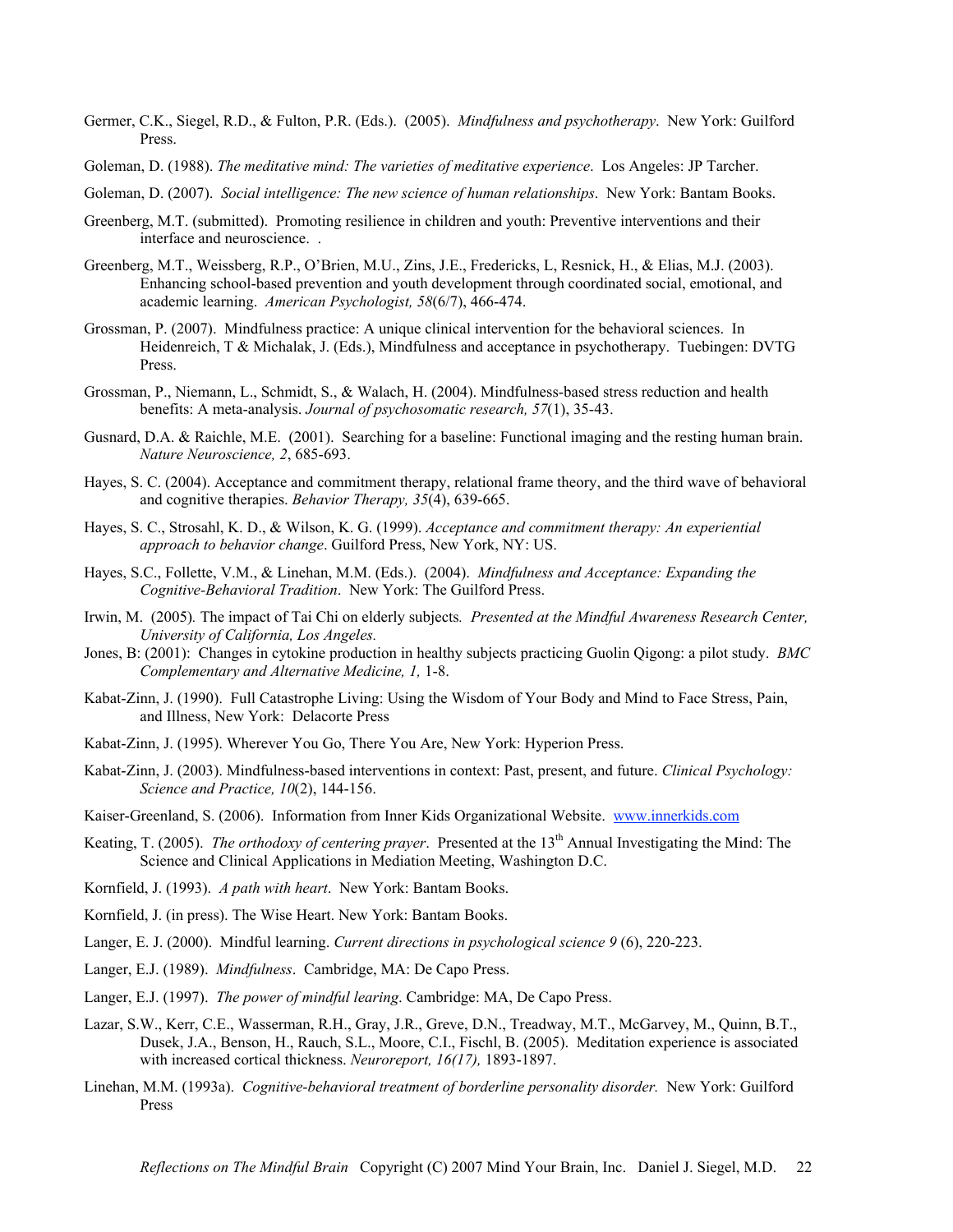- Linehan, M.M. (1993b). *Skills training manual for treating borderline personality disorder*. New York: Guilford Press.
- Lutz, A., Dunne, J.D., Davidson, R.J. (2007). Meditation and the neuroscience of consciousness. In Zelazo, P.D., Moscovitch, M., & Thompson, E. (Eds.), *The Cambridge handbook of consciousness*. Cambridge, MA: Cambridge University Press.
- Marlatt, G. A., & Gordon J.R. (1985). *Relapse prevention: Maintenance strategy in the treatment of addictive behavior.* New York: Guilford Press.
- Mayberg, H. (2005). *Paths to recovery: Neural substrates of cognitive mindfulness-based interventions for the treatement of depression*. Presented at the 13<sup>th</sup> Annual Investigating the Mind: The Science and Clinical Applications in Mediation Meeting, Washington D.C.
- O'Donohue, J (2008): To Bless the Space Between Us. New York: Random House.
- Pargament, K.I., (1997): The Psychology of Religion and Coping: Theory, research, and practice. New York: Guilford Press.
- Parks, G.A., Anderson, B.K., & Marlatt, G.A. (2001). Relapse prevention therapy. In N. Heather, T.J. Peters, & T. Stackwell (Eds.), *Interpersonal handbook of alcohol dependence and problems* (pp. 575-592). New York: John Wiley.
- Schore, A.N. (1994) *Affect regulation and the origin of the self. The neurobiology of emotional development*. New Jersey: Lawrence Erlbaum Associates.
- Schore A.N. (2003a). *Affect dysregulation and the disorders of the self*. New York: Guilford Press.
- Schore, A.N. (2003b). *Affect regulation and the repair of the self*. New York: Guilford Press.
- Segal, Z.V., Williams, J.M.G., & Teasdale, J.D. (2002). *Mindfulness-based cognitive therapy for depression: A new approach to preventing relapse*. New York: The Guilford Press.
- Segal, Z.V., Williams, J.M.G., & Teasdale, J.D., Kabat-Zinn, J. (2007). The Mindful Way through Depression, New York: The Guilford Press.
- Siegel, D.J. (1999). *The developing mind*. New York: Guilford Press.
- Siegel, D.J. (2001). Toward an interpersonal neurobiology of the developing mind: Attachment, "mindsight", and neural integration. *Infant Mental Health Journal, 22*, 67-94.
- Siegel, D.J. (2003). An interpersonal neurobiology of psychotherapy: The developing mind and the resolution of trauma. In Solomon, M. & Siegel, D.J. (Eds.), *Healing Trauma* (pp. 1-56). New York: WW Norton.
- Siegel, D.J. & Hartzell, M. (2003). *Parenting from the inside out: How a deeper self-understanding can help you raise children who thrive*. New York: Penguin Putnam.
- Siegel, D.J. (2006). An interpersonal neurobiology approach to psychotherapy. *Psychiatric Annals, 36(4)*, 248-256.
- Siegel, D. J. (2007). The Mindful Brain: Reflection and attunement in the cultivation of well-being. New York: WW Norton.
- Siegel, D.J. (2007): Mindfulness training and neural integration. *Journal of Social, Cognitive, and Affective Neuroscience.(in press, pages and volume pending).*
- Siegel, D.J. (2008a). The Mindful Brain. A new audio program with Sounds True, Inc., Boulder CO: SoundsTrue.com.
- Siegel, D.J. (2008b): The Neurobiology of We. Audio program, Sounds True. Boulder CO: SoundsTrue.com.
- Siegel, D.J. (in press). Mindsight: Our seventh sense. New York: Bantam.
- Solomon, M.F. & Siegel, D.J. (Eds.). (2003). *Healing trauma: Attachment, mind, body and brain*. New York: W.W. Norton and Company, Inc.

Sternberg, R. J. (2000). Images of mindfulness. *Journal of Social Issues, 56*(1), 11-26.